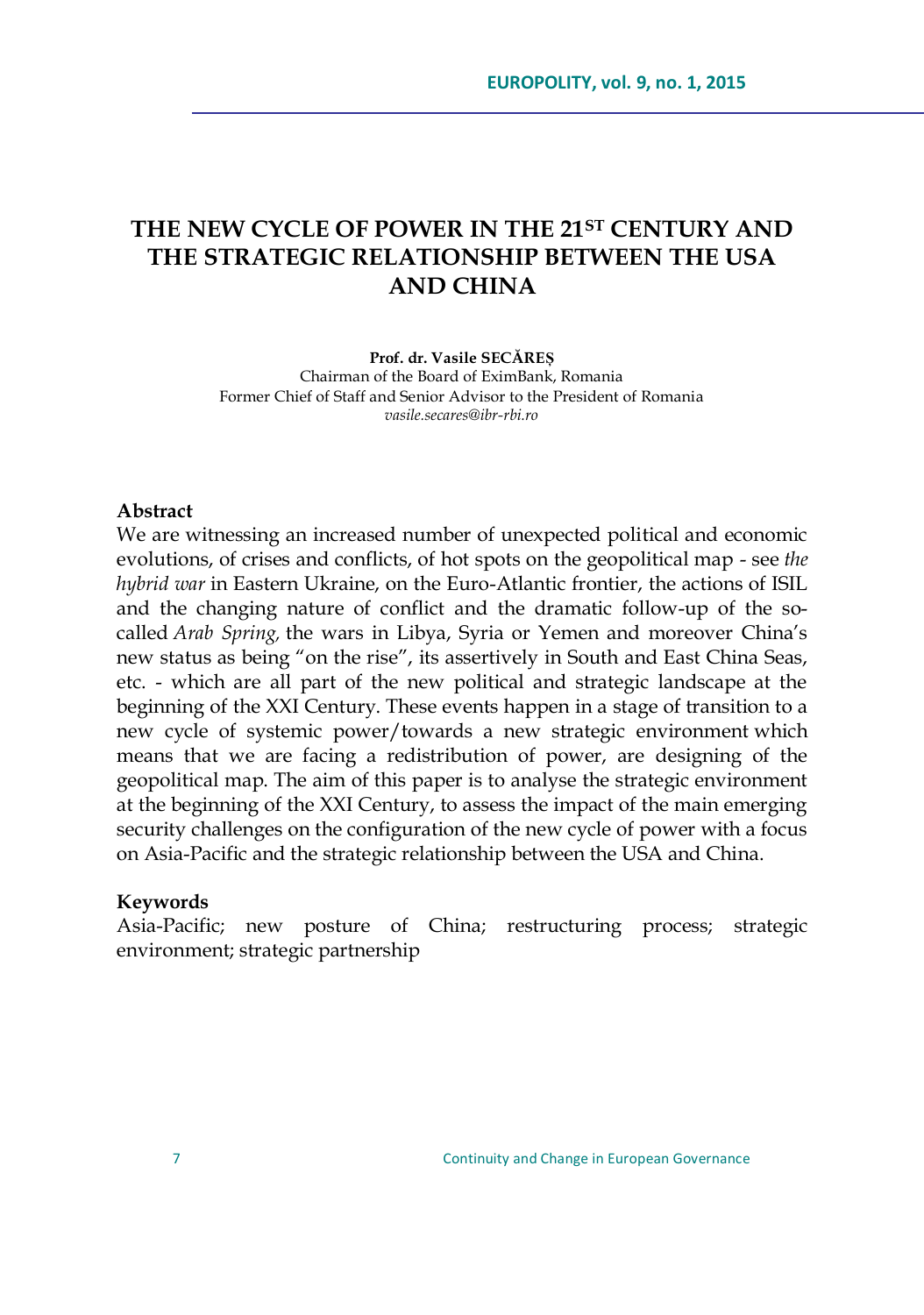Let me start by mentioning the old Chinese saying about "living in interesting times".<sup>1</sup> It is tough and dangerous. I would like to tell you that *we live again* in interesting times! We are witnessing an increased number of unexpected political and economic evolutions; of crises and conflicts; we see a lot of hot spots on the geopolitical map… I will only mention *the hybrid war* in Eastern Ukraine, on the Euro-Atlantic frontier and the dramatic follow-up of the so-called *Arab Spring* – now the wars in Libya, Syria or Yemen, etc. They are, all of them, part of the new political and strategic landscape which I intend to discuss here.

I said "again", "we live again...", because some 25 years ago the world entered the most significant and interesting period of our contemporary history. We were witnessing not only the collapse of the Soviet Empire and the end of the Cold War…It was *a lot more*: the end of the post-war international order and the starting point of *the political and strategic restructuring* of the international system. The starting point of a *transition* towards a *new cycle of power* and a *new global structure of power*, redesigning the *geopolitical map* of the world.

The centre of this transformation was *Eastern and Central Europe* and generally speaking *Europe*. No one was able to predict what happened in Eastern and Central Europe in 1989 or the collapse of USSR in 1991.This was a

<sup>&</sup>lt;sup>1</sup> This paper is based on the comments presented in Bucharest during the release of the volume *Between the two Communist giants. Romania and North Korea relationship during the Cold War,* ed. by Gen. Mihail Ionescu and Carmen Rîjnoveanu, on January 29, 2015, and especially during my meetings in Beijing at the *China Institute of Contemporary International Relations* and *China Institute of International Studies*, March 30-31, 2015, and at the dinner organized by H.E. Doru Costea, Ambassador of Romania in the People's Republic of China, on March 31, 2015. My analysis benefited a lot from the meetings and discussions I had during a recent visit to Japan – in the context of the Diplomatic Roundtable organized by the Japan Forum on International Relations, on June 23rd 2015 – and to the Republic of Korea – in the context of two working sessions at the Institute of Foreign Affairs and National Security of the Korean National Diplomatic Academy and the ASAN Institute for Policy Studies on June 16th and 17th, 2015. I am grateful for the discussions and comments made by Prof. Dr. Feng Zhongping, Vice-president of CICIR in Beijing, H.E. Mr Tae-Yul Cho, Second Vice Foreign Minister of the MoFA in Seoul, H.E. Ambassador Shingo Yamagami, Policy Planning, International Security Policy and Deputy Director General of Foreign Policy Bureau, MoFA in Tokyo, President Yoshiji Nogami, Japan Institute of International Affairs in Tokyo, Kenichi Ito, President of the Japan Forum of International Relations and Masahiro Sakamoto, Trustee and Senior Fellow, Japan Forum of International Relations in Tokyo.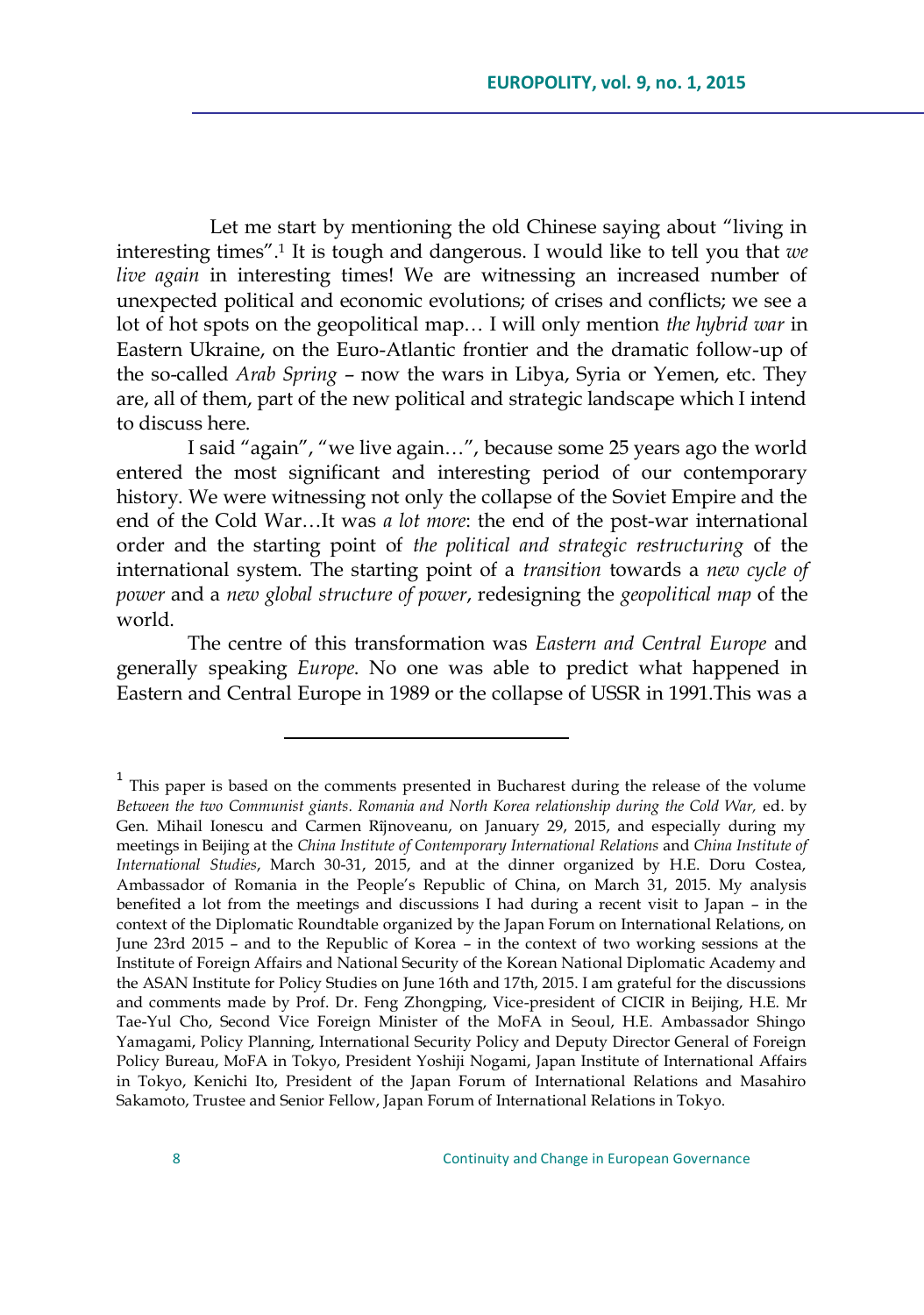good example of the so-called theory of *black swans*. This evolution was escaping the normal logic of the functioning of the international system. Thinking about the collapse of the USSR and of the Soviet Empire: there is no other example in history of a great power losing its position without being defeated during a hegemonic war.

However, let me tell you that this change in *Eastern and Central Europe*, the redesigning of the geopolitical map in Europe, was made possible by *the strategic agreement between the USA and the USSR*. Of course, we had the new policy of Gorbachev and its consequences. However, from a *strategic point of view*, this agreement was essential.<sup>1</sup>

I would like to mention that this *restructuring process was not* a *win-win game*, but *a zero-sum game*. Please remember *Gorbachev"s real agenda*: to negotiate with the West an accepted place/role for the USSR (as a member of the hegemonic structure/club of power of the 21<sup>st</sup> century) and finally to save the empire; its project to negotiate with the West *the Finlandisation of Eastern and Central Europe*; or the discussion on the reunification of Germany and its future status. Gorbachev was trying to accelerate the process of change in Eastern and Central Europe in order to maintain *the initiative and the geopolitical role* of the USSR in this region. He discovered afterwards that he lost! At the end of '89, the geopolitical situation in Eastern and Central Europe had altered.

Everything that happened in 1989 was a component of *an evolving/new strategic framework*. In January 1989 Gorbachev met the *Trilateral Commission*: Kissinger, Giscard d'Estaing and Nakasone. The Soviet leader was convinced that he was in control and he could make a choice: to play the American card (the condominium), while at the same time playing the European card. On the other hand, in February 1989 the new American president, George Bush, met chairman Deng Xiaoping in Beijing. They were discussing the global picture/strategic framework, including the changes in Eastern and Central Europe. The American and Chinese leaders underlined the central role of the *strategic partnership* between the USA and China. Even more importantly, George Bush mentioned that the negotiations under way with the Soviet Union were not intended to interfere with the strategic interests of China. In

<sup>&</sup>lt;sup>1</sup> We had some connected components, adding their contribution to the new strategic landscape: the Soviet-German reconciliation or the Soviet-French agreement.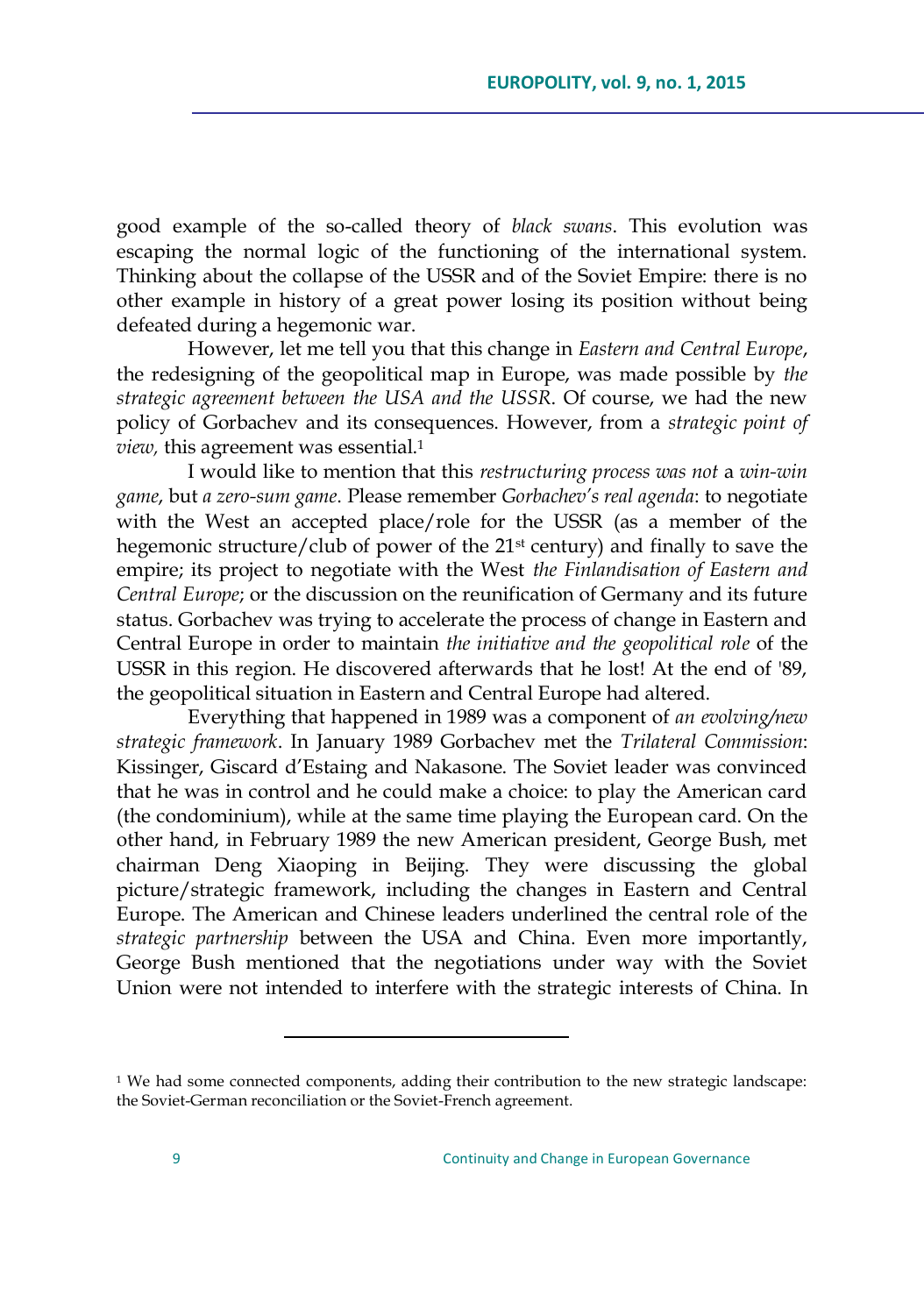1989, the most important thing was *the redesigning of the strategic framework*. What was the result of 1989 (– 1991)? As I said, it was the starting point of a *transition*, a *new geopolitical map* of Europe and a *new security and strategic environment* dominated by the American hyper-power. But, the political elites developed a lot of inconsistent ideas about *the post-Cold War world*:

- a) The idea of an "end of history" and the end of the political conflict in international relations; the idea of a homogenous world created by the victory of liberal democracy and of a new world order based on the results of 1989 – 1991;
- b) The idea that we were now in a *post-modern world*;
- c) The idea of a *new* (and more diversified) *security environment* characterized by non-conventional risks and threats and by the declining role of military force.

*What do we see* after 25 years? My main argument is that we entered *the final phase* of the restructuring process started in the early '90s. How do I see it? A very tough "power game", showing that *we are not* in a post-modern world! A process characterized by an increased use of *military means* and by the very important role of *economic and financial instruments*. In this context, the economic and financial crisis of the last almost 7 years was an instrument of redistribution and a process redesigning the geostrategic and geoeconomic map of the world. Let me add the role of the currency war of this period.

I see *three or four very important dimensions / components* of this stage of restructuring:

1. Some very tough question marks in connection with *the evolution and the future of the EU*, especially the renationalization of the European politics. We discovered that we were not able to finalize the political unification of Europe and that the most important strategic decisions are made in Berlin, Paris or London and not in Brussels. We rediscovered the *political geography of power* in the EU! The future of the EU is in question… and we see different projects of this future – let me mention only the German one and the very special relationship between Germany and Russia, which is having an impact on the functioning of the EU.

2. We are witnessing what I would call *the challenge we didn"t know about: the Russian challenge*. We see today a different, more assertive Russia. During the past year its message was that "Russia is back in history"! Russia is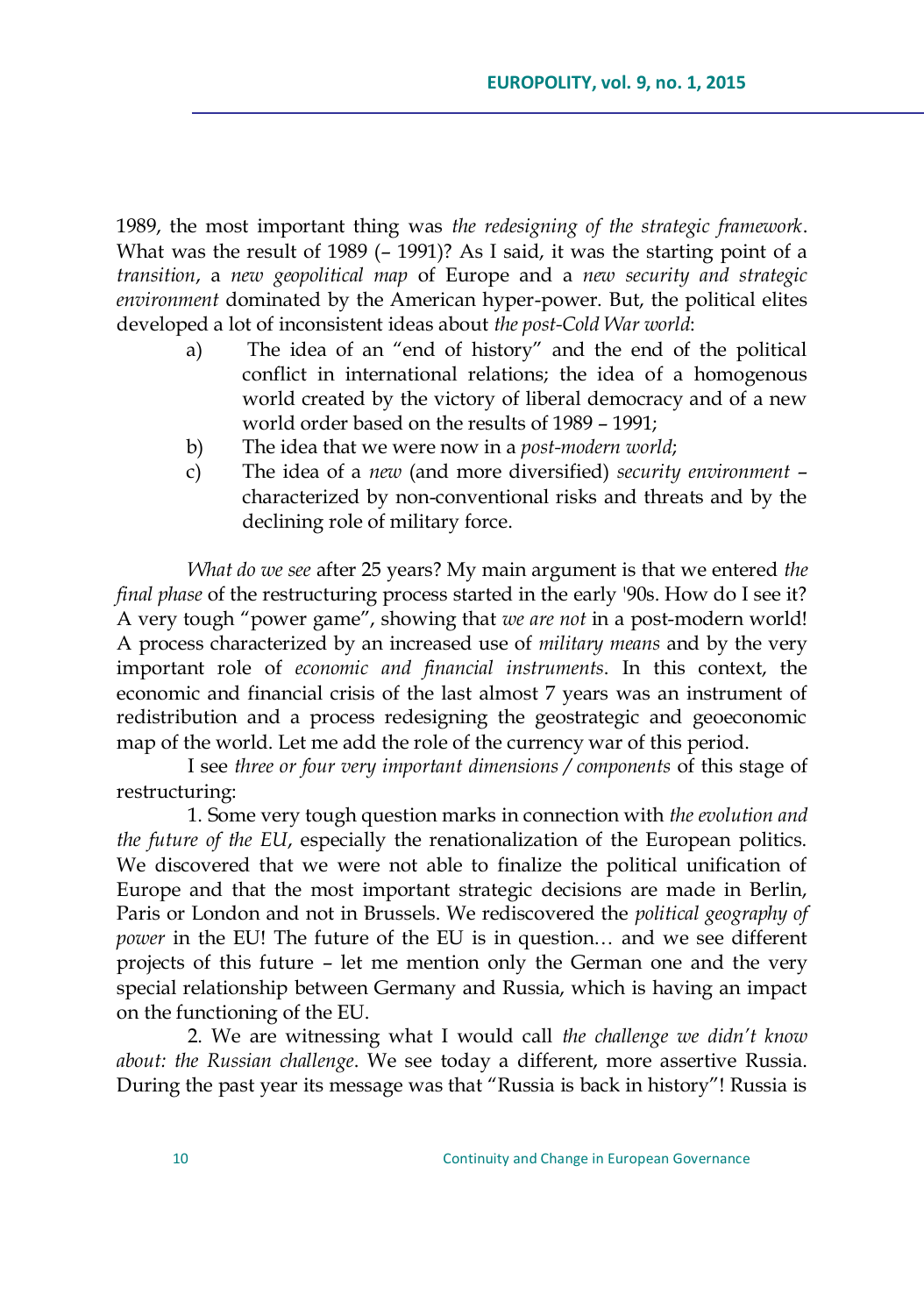questioning not only frontiers – and it does this in Ukraine – but *the political and security arrangements* made after the end of the Cold War in Europe, including the corresponding *geopolitical map*! After Crimea, in the Black Sea Region, we are back in the "Soviet military times". Even more, in Crimea during the last year, Russia managed to develop a real *force de frappe* – a military force having effective offensive capabilities. This new "Kaliningrad" is an anchor for a different military situation in the region. For us in Eastern and Central Europe, it is important to figure out *the next step*: is Russia working to create a logistic corridor (via Mariupol) for Crimea? Are we going to see the restoration of the former Soviet Odessa military region? It is possible to see Russia making a move in Transnistria or in Ukraine, in Southern Bessarabia? (reaching the Danube Delta)? The geopolitical project developed by professor Alexander Dughin in the late '90s seems to be – now – a real political map for the Russian actions in Ukraine and against the West<sup>1</sup>! What we see is that in Europe, with *the hybrid war* in Ukraine, "the good old military threat" is back! Let me underline some important w*eak points* of the present situation as far as *the security of the Euro-Atlantic area* is concerned. We saw a rather weak reaction from NATO and the EU – NATO was very late with the necessary redeployment of its capabilities; its military doctrine was not really changed since the end of the Cold War; there are a lot of ambiguities on the Euro-Atlantic frontier<sup>2</sup>; we are witnessing a real "Russian camp" in the EU...<sup>3</sup>

3. After (or starting with) the *Arab Spring,* we see the very complex and difficult process of restructuring in the MENA region. H. Kissinger was mentioning "three or four revolutions going on simultaneously" in the Middle East. Let me mention "the disintegration of the international system as it was created at the end of World War I" (by the UK and France). I will add the

<sup>1</sup> See the analysis of the Polish expert Michel Wojsnowsky (Wojsnowsky 2015).

<sup>2</sup> For a very good analysis of "a new, modern [Russian] threat to the West", which managed for instance "to disrupt the EU's ability to develop a united policy towards Russia", see Maior 2015.

<sup>3</sup> 20-25 years ago, we were convinced that *the new geopolitical map* of Europe was already in place. It is not! Mr. Putin seems to put again on the Russian agenda *the Finlandisation of Eastern and Central Europe*. How come?! The ECE countries are now members of NATO and the EU! But he seems to have some ideas about that... Let me quote again for an answer the "new map" of Eastern and Central Europe of Alexander Dughin, based on some kind of "division of labour", as far as their influence is concerned, between Germany and Russia (of course, this region should become "free of American influence").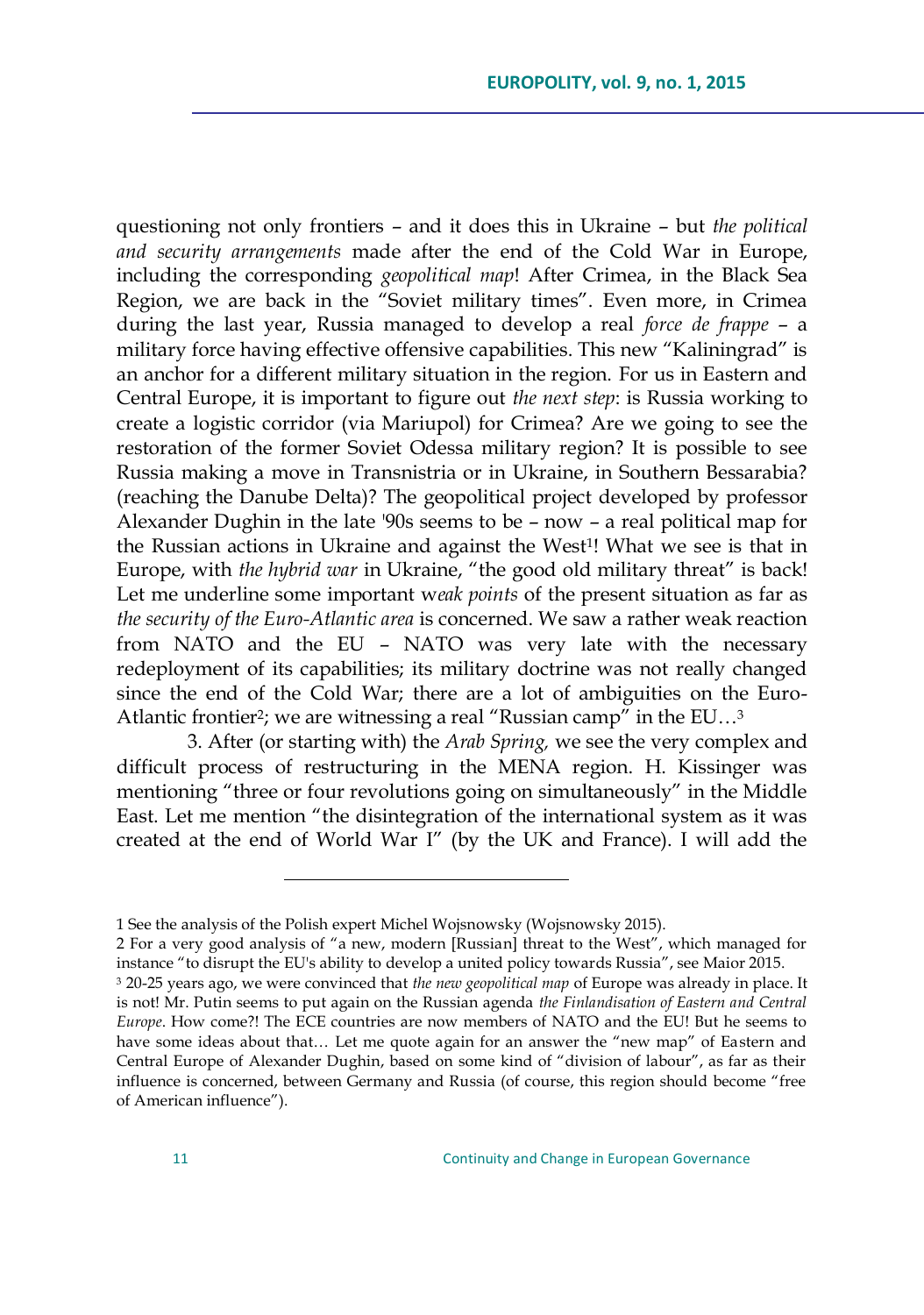challenge represented by ISIL: a new form of a *hybrid war*, organized by a nonstate actor (calling itself a "state"). What we are witnessing right now are both conventional and non-conventional threats, a combination of military and nonmilitary dimensions, targeting not only the local regimes but also the West. It is not difficult to see, on the one side, that ISIL started to be a real actor, creating a different military situation in the region; on the other, the lack of strategic coherence of the West, as far as the future geopolitical map of this region is concerned (and generally speaking, the political, economic and social situation in this area), is more than evident.

4. But the most important dimension of the present strategic landscape is *the restructuring process that is reaching the Asia-Pacific region*. As early as 2010, Asia's share in the global economy reached 27.4%, surpassing that of North America (25.8%) and the EU (25.9%). Even more important, China is already the second economy of the world and we should think about what is coming in the future: within 10 or 15 years (some forecasts are saying: after 2020) it is very likely that China will become the largest economy of the world (will overtake the USA). In PPP terms, the economic aggregate of China had already surpassed that of the USA in 2014.That is why I am saying that at the beginning of the 21st century – during the last 15 years – China was a regional power and *a quiet global power in the making*. Now it's different. China is *already a real global power*! Let me add that China started to enter its new role. For Javier Solana, China's move into multilateral processes "is good news for the world" and the West must "welcome China to the table of global governance" (Solana 2015). Uichiro Niwa, a former president and CEO of Itochu Corporation, and a former ambassador of Japan to China, said recently that "Big rule – making issues will then lie in store for China" (Hong 2015). Even more, I fully agree with what Ian Bremmer was saying in this context about the fact that "the only country in the world with a *global strategy* right now is China" (Holodny 2015). Let me add that this strategy started to work. There is no doubt that the USA will continue to be "the most important power" and China is taking into account this hard fact. China is lagging behind as far as its economic power (or its technological dimension) is concerned. At today's exchange rates, its economy is only 60% of the US and the gap in GDP per capita is even wider. Moreover, Japan is ahead in some important domains. China is not a match for the USA in military terms (the US still has the world's strongest military by a long margin) or in soft power. But China is *on the rise*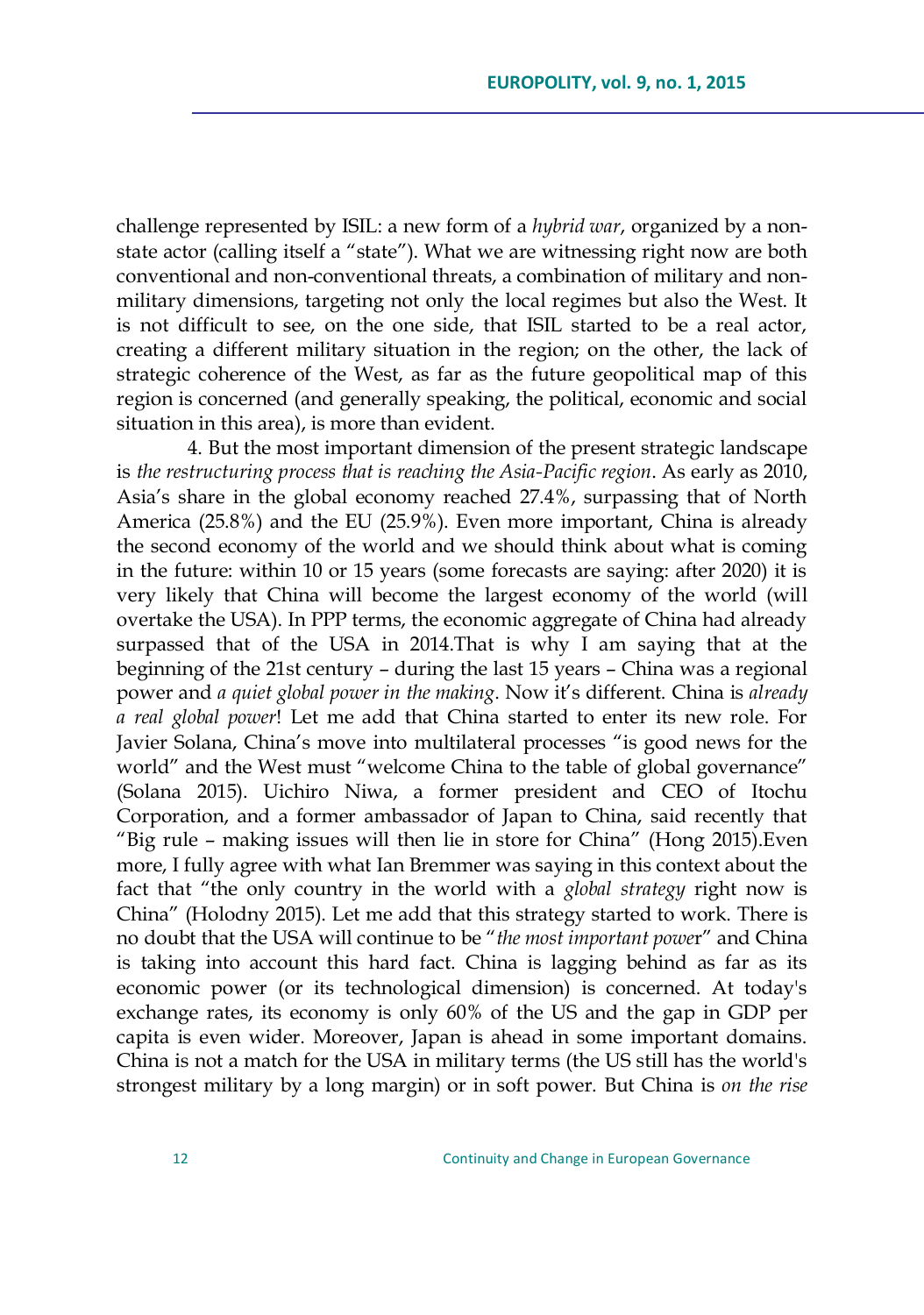and its growing influence is making the US "feel uneasy in certain regards". Bremmer is right again when he says that "the Chinese do want to compete with us (USA – my note) economically, globally... to compete with our standards... with our influence... with our architecture that we've created... And it's a real strategy"(Holodny 2015). In Asia-Pacific, this is even more important especially because in this region "the difference between them has narrowed down". The military dimension is important: China is the second biggest military spender in the world (having surpassed the UK in 2008). It is the only country besides the USA to have a triple–digit defence budget (in billions of US dollars: in 2015, roughly \$145 billion, a five-fold real increase in military expenditures since 1997). The PLA has all the money it needs to continue its very rapid military modernization program (roughly 1/3 of the present budget on equipment and as much as \$10 billion on R&D) (Bitzinger 2015). In this context, the *Research Group* of CICIR was mentioning that "the rapid pace of China's military modernization and the meteoric rise of its scitech prowess have transformed the China-US relationship from that between a major power and a super power to one between an emerging power and an established one" (Research Group, CICIR 2014). It is important to mention in this context the renewed effort of the USA to put some substance or to give some weight to its *Asia – Pacific strategy*, based on the so-called *Strategic Pivot* to the Asia-Pacific region. Let me say that America is facing difficult times due to the necessity of developing at the same time the right solutions on the Euro-Atlantic frontier in Europe in order to meet the Russian challenge.

What we see now is that China is becoming *the second global power*. We are witnessing *a new posture* of China. Self-confidence is growing in Beijing. Let me only mention its new financial stature. Of course, there are some question marks about China's economic growth in the future or about its financial stability and a possible stock market bubble, etc. Nonetheless, it is unwise to underestimate some important realities. According to the last edition (2015) of *Forbes*, at this moment the most powerful banks (based on assets) are Chinese: *Industrial and Commercial Bank of China*, *China Construction Bank*, *Agricultural Bank of China* and *Bank of China*. They are well ahead of *JP Morgan, Citigroup* or *Bank of America*. China started to deepen its involvement in countries across Asia, Africa and Latin America, becoming the world's largest provider of financing for developing countries, with *the China Development Bank* already offering more loans than *the World Bank*. Bremmer was mentioning: "over a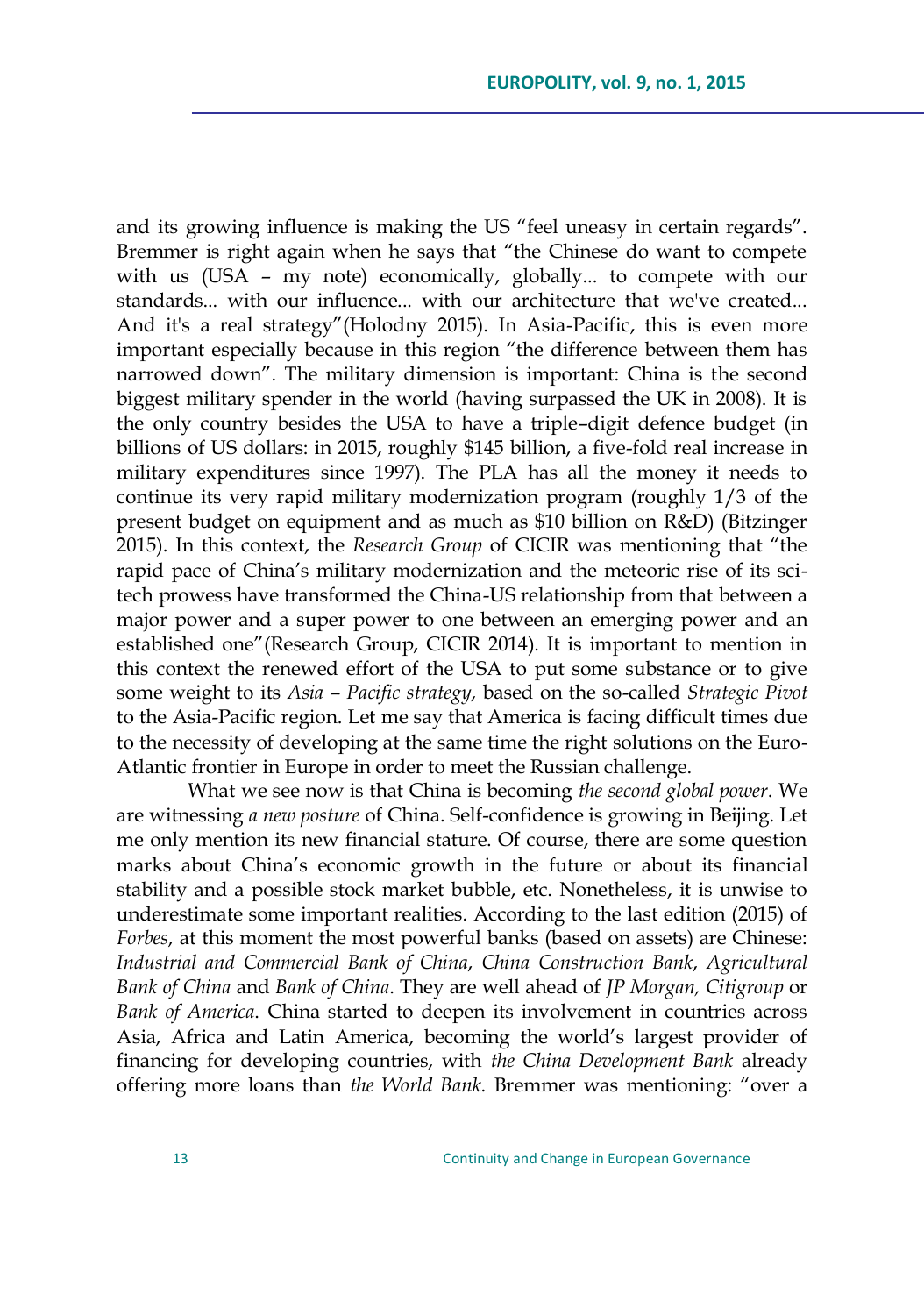trillion dollars being spent. No one comes close." In implementing its "one belt, one road" strategy, China will pursue investments in some 60 countries including those in Central Asia (see the geopolitical importance of this region). Let me add that China-US economic and trade exchanges and cooperation have enjoyed unprecedented expansion. The two-way trade volume is above 500 billion US \$ and they are the largest or second largest trading partners to each other (Shulong and Shasha 2014). At the same time, China is developing its position as the EU's main commercial partner. The *New Silk Road Initiative* reaffirms China's desire "to establish itself as a Eurasian power".

Eswar Prasad, Senior-Fellow at the *Brookings Institution*, underlined in March in Beijing that the RMB is on its way to being a widely-used international currency and the implications of its larger role in the international monetary system will be very profound in the years to come. There are now about 28 central banks having signed local currency swap lines with PBOC. He said that the RMB's path to internationalization requires far more that what has been done already and China has a long way to go (especially institutions, a democratic government, a trusted, independent central bank and an independent judiciary) but *the direction* is clear. China is on its way to *reserve currency status*: as a matter of fact its RMB is already being held as a reserve currency. Finally, his assessment was that at the time of the next review of the SDR basket of the IMF (which will happen at the end of 2015) RMB is going to become part of the SDR basket. Just recently, the finance ministers of G7 supported this step. The RMB can be a viable reserve currency in the next decade (if the necessary reforms of the financial market continue), without ultimately displacing dollar's dominant role in global finance (The Brookings Institution 2015).

I see as a very important strategic decision the *new step* made by China with the *Asian Infrastructure Investment Bank* (AIIB)1. The new bank is going to become an instrument able to contribute to "reshape global financing rules". Now, the AIIB is an international reality: 57 countries across four continents applied to become founding members of the bank. Among them: 4 members of the Security Council of the UN; 4 members of G7; 14 member countries of the

<sup>1</sup> Of course, we already have the New Development Bank, created last year by the BRICS countries (with its headquarters in Shanghai). But this new initiative – the AIIB – has a different, strategic dimension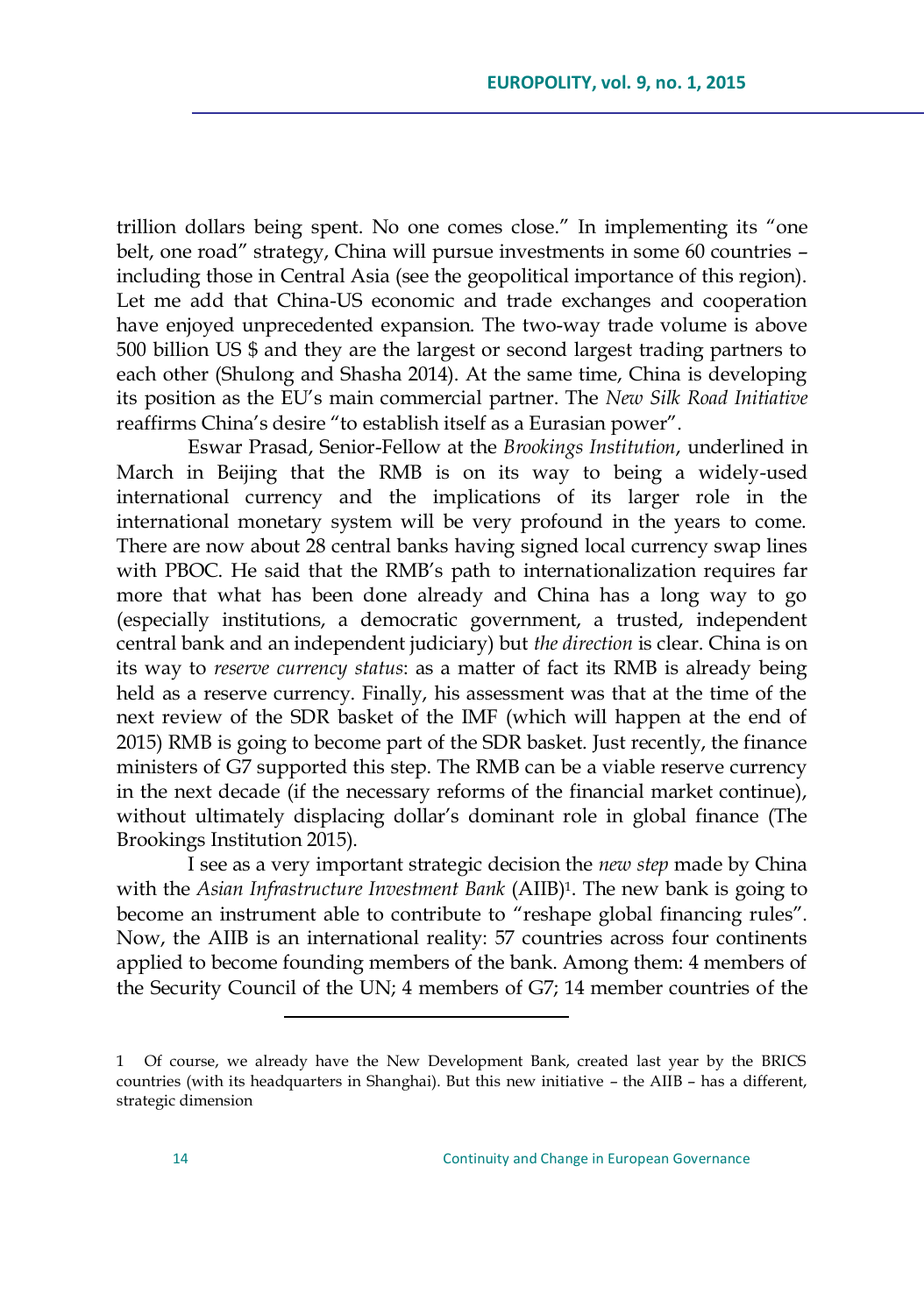EU (of 28); 21 member countries of the OECD (of 34). The President of China, Xi Jinping, underlined the necessary "complementary and coordinated development" between *AIIB* and such multilateral financial institutions as the *Asian Development Bank* and the *World Bank.* Christine Lagarde already stated that the *IMF* is willing to cooperate with the *AIIB*, mentioning her hope that the *World Bank* will do the same.

How do I see the challenge raised by the AIIB and its political and even strategic implications/consequences? It was already said that this Chinabacked bank "reflects Beijing's dissatisfaction with existing global institutions" and "Chinese frustration with (...) the failure of these institutions to reform in order to provide a greater voice to emerging powers...". Even more, "from this perspective, the AIIB – along with its companion BRICS bank – is a challenge … and a clear statement of *intent* from China that it desires to play a leading role in defining new rules of the game for investment in Asia" (Kahn 2015).

Let me say that I see a lot more. As a matter of fact, making this step, China "crossed the Rubicon": the AIIB is not only about "new rules of the game in Asia"; it's about new rules of the global game, global governance, and last but not least it is about the global political-financial game. The US government "caught many by surprise when it made an aggressive and public effort to persuade countries not to join the Beijing-led institution." There is no doubt that this reaction was based on concerns about the economic and political implications of a new multilateral lending agency led by China (Kahn 2015). And the decisions of the UK, France, Germany and Italy – and afterward of half of the members of the EU – to join the AIIB was met "with alarm and surprise" from Washington, not to mention its "disappointment" with the UK step, because this "is not the best way to engage a rising power"! I could not see a more clear statement. But in Asia, it was not only the US. Japan decided not to join the AIIB and there are strong voices in Tokyo saying that the Europeans "made a mistake" and "their assessment was wrong". What motivated all these countries to back the AIIB? Robert Kahn said that "this decision by traditional allies signals that Washington is increasingly isolated"(Kahn 2015). I don't think that this is the most important aspect of this new situation. What I see is that "the traditional allies" of the USA started to *read in a different way* the present strategic environment: *an evolving distribution of power and a new strategic framework*. Let me add that after a few days the US government softened its stance: on Monday, March 30, in Beijing, US Treasury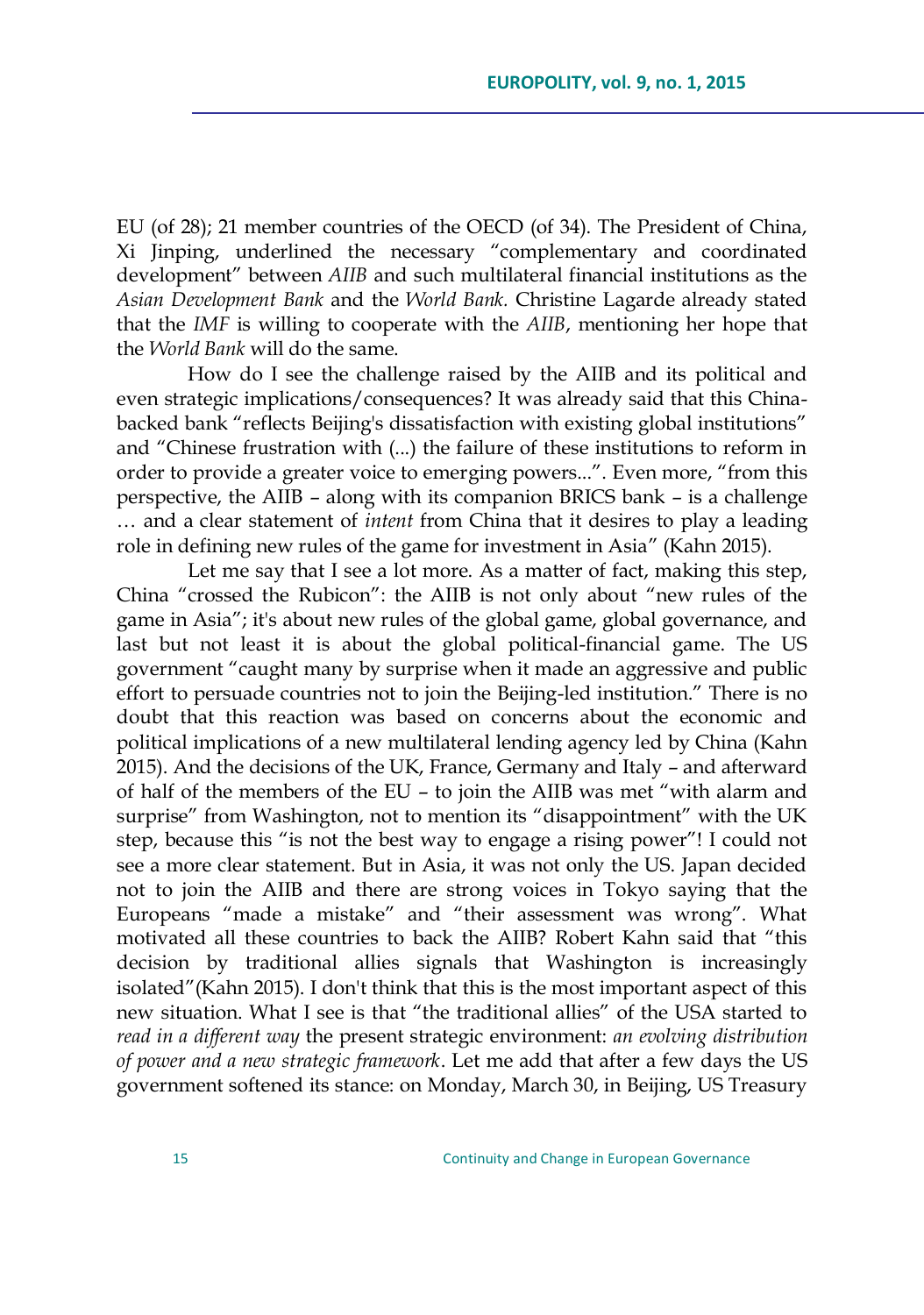Secretary Jacob Lew said that Washington "is looking forward to cooperating with the new bank" (Hong 2015). At the same time, we see that the Trans-Pacific Partnership – the trade agreement negotiated by the US with the other 11 Pacific Rim nations – could collapse. The death of the TPP would be another important setback for American economic diplomacy in the Asia-Pacific region (after the failed attempt to thwart the AIIB). Its impact would be not only economic: at stake is the American influence in the region. Shinzo Abe, the PM of Japan, has said that "it is not only about economy, it is about our security". TPP has an important strategic value. Ichiro Fujisaki, a former ambassador of Japan to the US, was mentioning that this is "an important time for rulemaking in Asia, and TPP is central...". I quoted two Japanese ambassadors pointing to the substance of the game during this decade: it is an important time for rule-making! But they were seeing different sides of the same coin. There is no doubt that the US and China are engaged in a competitive effort to play the right game.

Singapore's Foreign Minister, K Shanmugam, asked in Washington (on June  $15<sup>th</sup>$ , 2015) a very direct question: "Do you want to be part of the region, or do you want to be out of the region?". Even more, he argued that if TPP fails the US will be left with only its military leverage and this would create an enormous disadvantage for the Americans. China knows that TPP is one of the pillars of the US rebalancing strategy in Asia. In this context it has its own alternatives: to negotiate a regional trade deal with the ASEAN countries, Japan, South Korea and other nations or, as Song Guoyon, of Fudan University in Shanghai, was saying, the US should work with China to offer "a more ambitious and a more inclusive" agreement (Sang-hun and Huang 2015).

As I understand it, the result of this process is already visible: we are witnessing a very clear evolution towards *a new strategic framework in Asia-Pacific* and *a new strategic environment at the global level*. The main strategic component of this new structure is becoming *the relationship between the USA and China*. How do I see the starting point of this evolution?

1. There is no doubt that in the present context – during this transition towards a new strategic environment - that the US and China "share many interests‖ (Bu 2014). From a strategic point of view, the two countries are interdependent. President Xi Jinping was very precise when he said that "China and the US share ever-growing converging interests".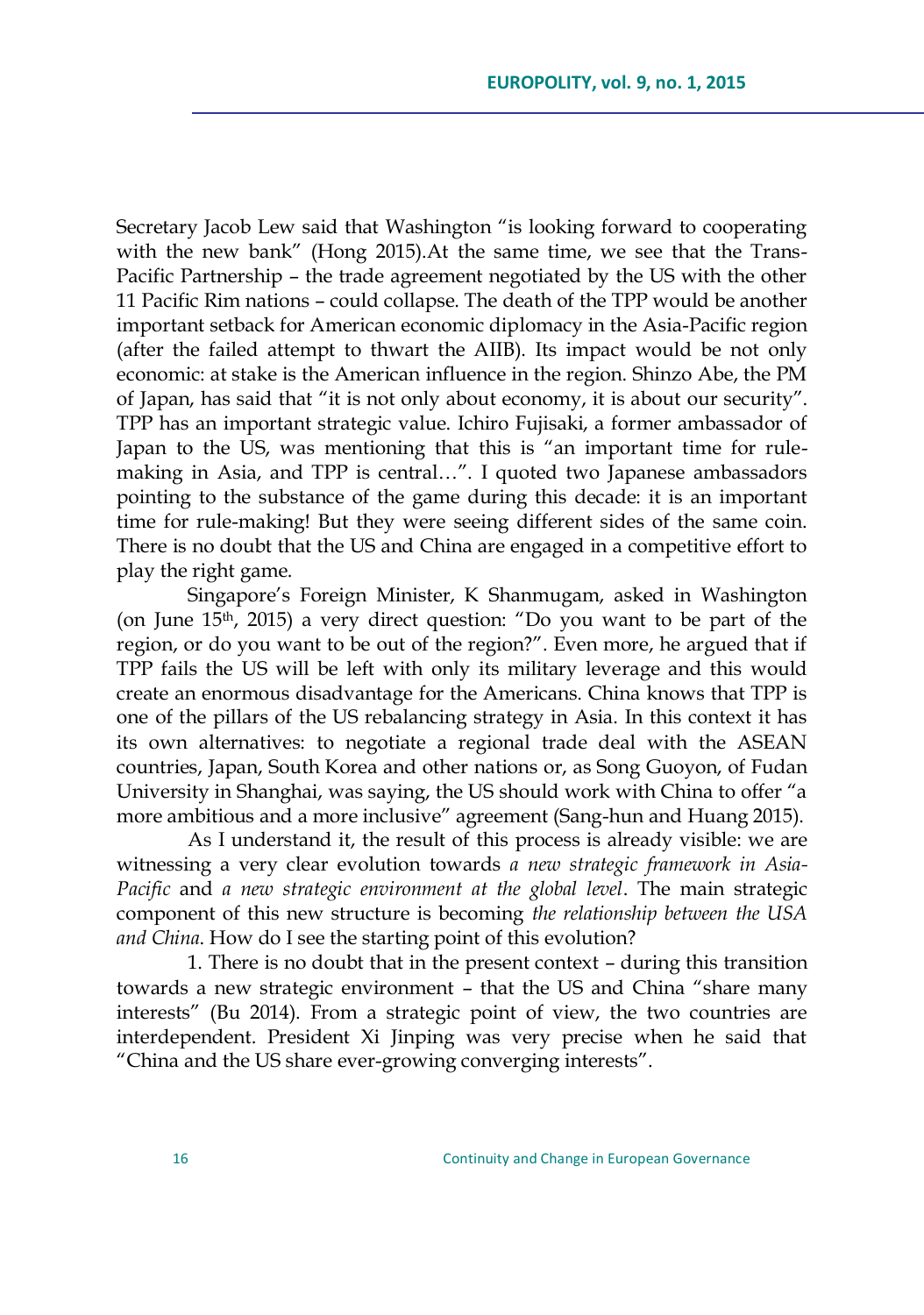2. I fully agree with what Dr. Kissinger said in March this year: *Partnership should become an element of the modern balance of power*. Even more, he said that China and the US have to lead in cooperation (Kissinger 2015)! During his previous meeting with President Obama (2013), the Chinese President, Xi Jinping, said that he wants China and the US to work together and build *a new model of big power/major country relations*. This is a "major strategic decision made by both countries..." (Bu 2014). Of course, "breaking the old pattern of inevitable conflict between big powers" and "building a new model of major-country relations" (between China and the US) is something that has "no precedent" (Bu 2014). It is a very difficult process. In this context, the Chinese analysts mention that "China should never underestimate... the strategic importance of maintaining long-term peace and stability between Beijing and Washington" (Bu 2015; see also Sakamoto 2013).

3. My analysis is that in the years to come the *main dimension* of the political and security evolutions in Asia-Pacific will be *the founding of the strategic partnership between the USA and China*, having as an objective the establishment of the main rules of the game, the main political and security coordinates and last, but not least, some of conflict resolution mechanism.

4. Some authors note that a "progressively modernizing Chinese military constitutes a growing challenge to US supremacy in Asia" (Bitzinger 2015). As a matter of fact, we see that the chorus of voices predicting a clash between China and the US is growing. The present assessment shared by many politicians, diplomats and analysts in Japan is that the military (maritime) presence of China and the increased number of Chinese "acts of provocation‖ in the South China Sea and the East China Sea represent not only a new level of competition between the US and China in East Asia but "a brutal challenge" for the existing status quo. Some of them are saying that this challenge (at sea) in East Asia is similar to the Russian challenge (on the ground) in Europe (Ukraine). In recent days, the Chinese program of building artificial islands ("land reclamation" taking place at 7 sites) in the South China Sea has become a much disputed issue. At a security forum in Singapore in May this year, Defense Secretary Ashton B. Carter called on China to stop construction and warned that the US would "fly, sail and operate" in the South China Sea to ensure freedom of navigation and flight as permitted by international law (see, for instance JFIR 2015; see also Wong and Perlez 2015).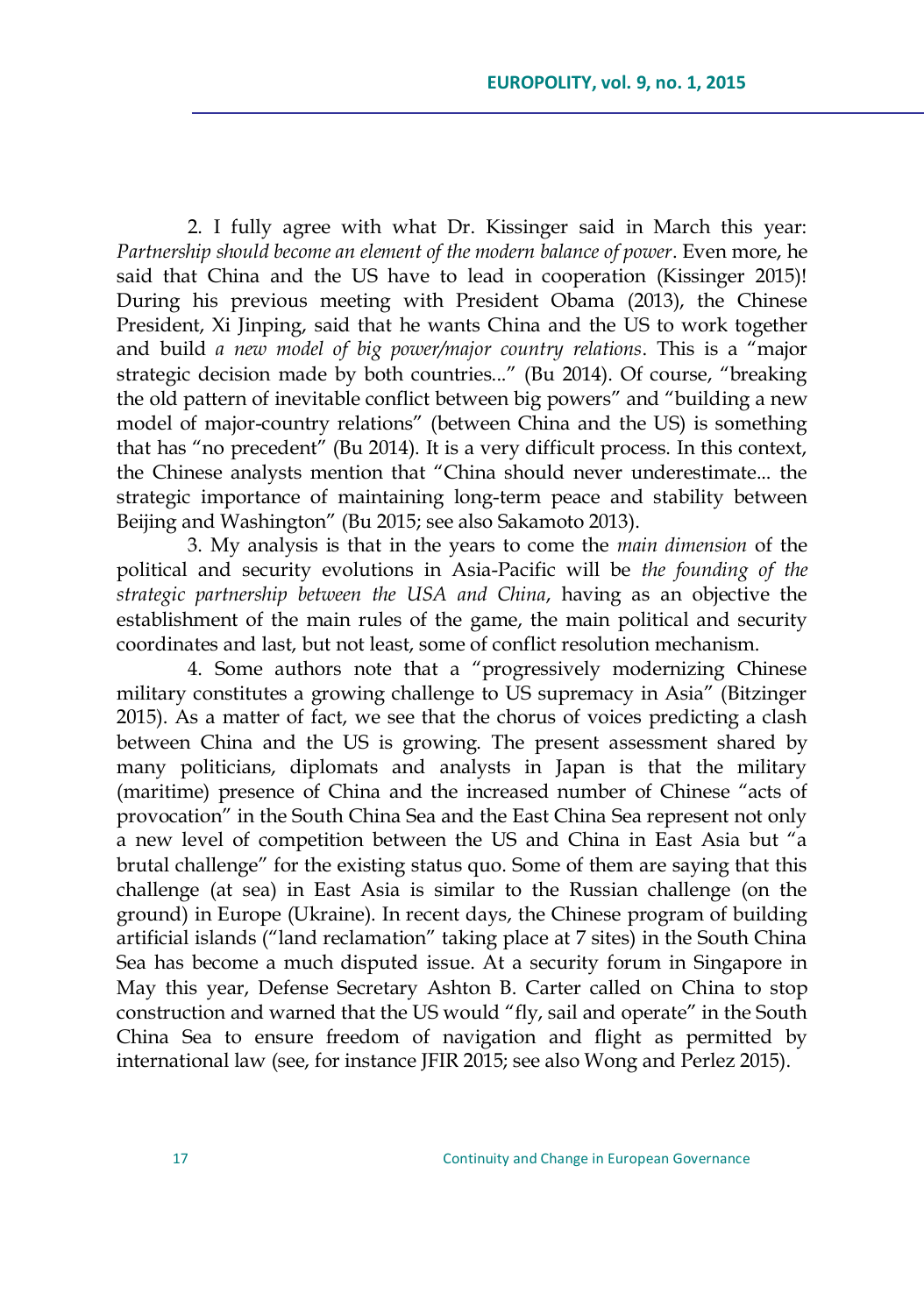5. This evolution – as I see it – will not necessarily put China on a collision course with the USA. They share too many common interests and they need each other. Leaders from the US and China are set to meet in Washington at a major annual conference: *The Strategic and Economic Dialogue*. Beijing is (or seems to be) ready to compromise on is program of "land reclamation" developed for "military defence needs" as well as "civilians demands" (maritime search and rescue efforts). China does not want to enter into an air or sea confrontation with the US in the South China Sea. The risks are unacceptably high (Wong and Perlez 2015).I don't think that Graham Allison of Harvard is right when he speaks of the "Thucydidean trap" in which rising powers – as is now the case of China- fight with status quo powers. And I see as a great error what Robert Blackwell and Ashley Telis proposed in a recent report of the Council of Foreign Relations about a neocontainment strategy with China. Of course, I have no intention to put "into" brackets" those disturbing/real question marks about the intentions of and actions of China in the region.

6. Let me mention the very important role of *the new strategic perspective* developed by the Chinese leadership in connection with *the responsibilities of major powers* and *the win-win and all-win approach of international relations*, featuring a *partnership* rather than an *alliance*. The document of the Chinese government of March 2015: *"Vision and Actions on Jointly Building Silk Road Economic Belt and 21st Century Maritime Silk Road"* is based on the idea that big countries are shouldering greater responsibilities for ―regional and world peace and development‖ and on a *multipolar map* of the future distribution of power. The Chinese approach underlines the fact that the new structure of cooperation should accommodate the political and cultural diversity<sup>1</sup> of partners, of their development strategies, creating in the same time the necessary conditions for their policy coordination (including coordination of their macroeconomic policies!), their land and maritime connectivity, advancing full integration in infrastructure... Even more, this agenda speaks of economic globalization, "policies and institutions" integration and financial integration. Let me add that this vision mentions the

<sup>1</sup> The President Xi Jinping was quoting *Mencius*, the great ancient Chinese philosopher: "Things are born to be different".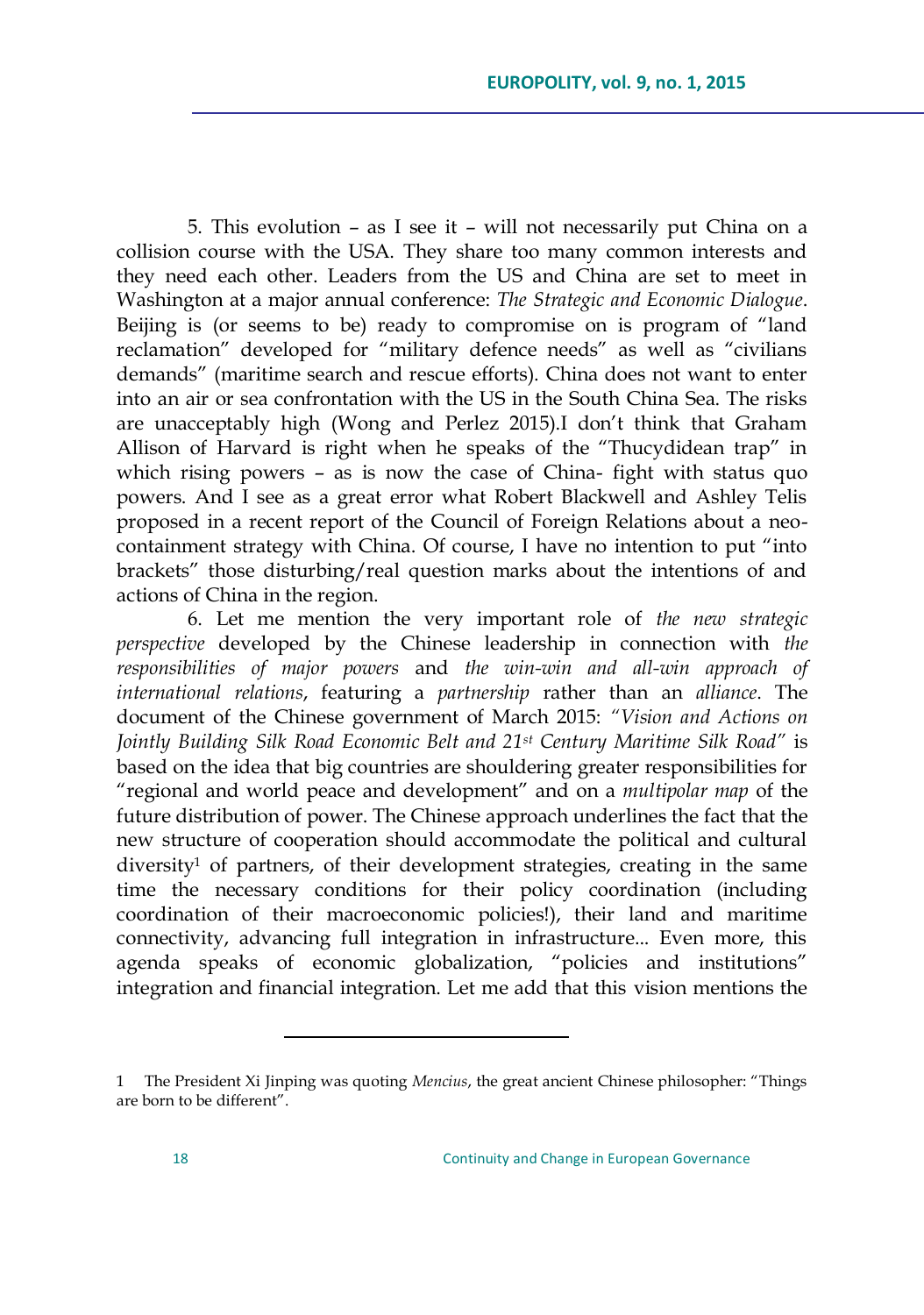decisive role of market mechanisms – of the market – and the necessity of unrestricted free trade.

Shi Ze, from CIIS, speaks about an innovative concept - called "New Thinking" - of great strategic importance, bringing together Chinese interests (and internal development) with "the interests and development of our neighbouring countries in a system of world-wide development and mutual progress...‖ (Ze 2014). The way the Chinese are developing the necessary "operational policies" for the establishment of *AIIB* is a very good example of this new approach. There are features that make it "more inclusive". China says it will not hold veto power inside the *AIIB*, unlike the *World Bank*, where the US has a limited veto. At the same time, a number of financial analysts are saying that China will have a *de facto* veto power. China is proposing to include non-Asian countries on the board of the *AIIB* (three non-regional), giving small shareholders a voice in the institution. This is only one example but we are witnessing elements of a new approach.

The new Chinese initiatives to establish a *Silk Road Economic Belt* and 2*1st Century Silk Road*, the so-called *"One Belt, One Road Initiatives"*, putting an emphasis on promoting infrastructural connectivity and building overland economic corridors and pillars of maritime cooperation, follow the logic of "bringing in" strategy and the "going out" strategy; they also include the idea of "sharing advantages" and "the notion of balanced development". China is working for instance "to engage ASEAN as a partner in the *Silk Road Economic Belt* and *21st Century Silk Road* initiatives‖. Kheng Swe Lim, from the *Nanyang University* of Singapore, was mentioning that "there is a fundamental synergy" between the interests of China and those of ASEAN. These initiatives have the potential "to reshape the geo-economic landscape of the region" (Lim 2015).

I would say that the value of this new approach cannot be underestimated. At the same time, let us have a closer look, from a neo-realist perspective, at the possible impact of these initiatives: in time, they will change the geo-economic and the geo-political map of some huge parts of Eurasia; even more, some of their economic, financial or industrial consequences will represent "shared advantages" - no doubt about that; but all in all this redesigning of the geo-economic map will contribute to a greater role of China. It is about world politics. Using a metaphor, China is proposing *a new game* and the *bridge* game could be a good description of this new *non-zero sum game*. From a semiotic perspective, bridge – this game or meta game – is also a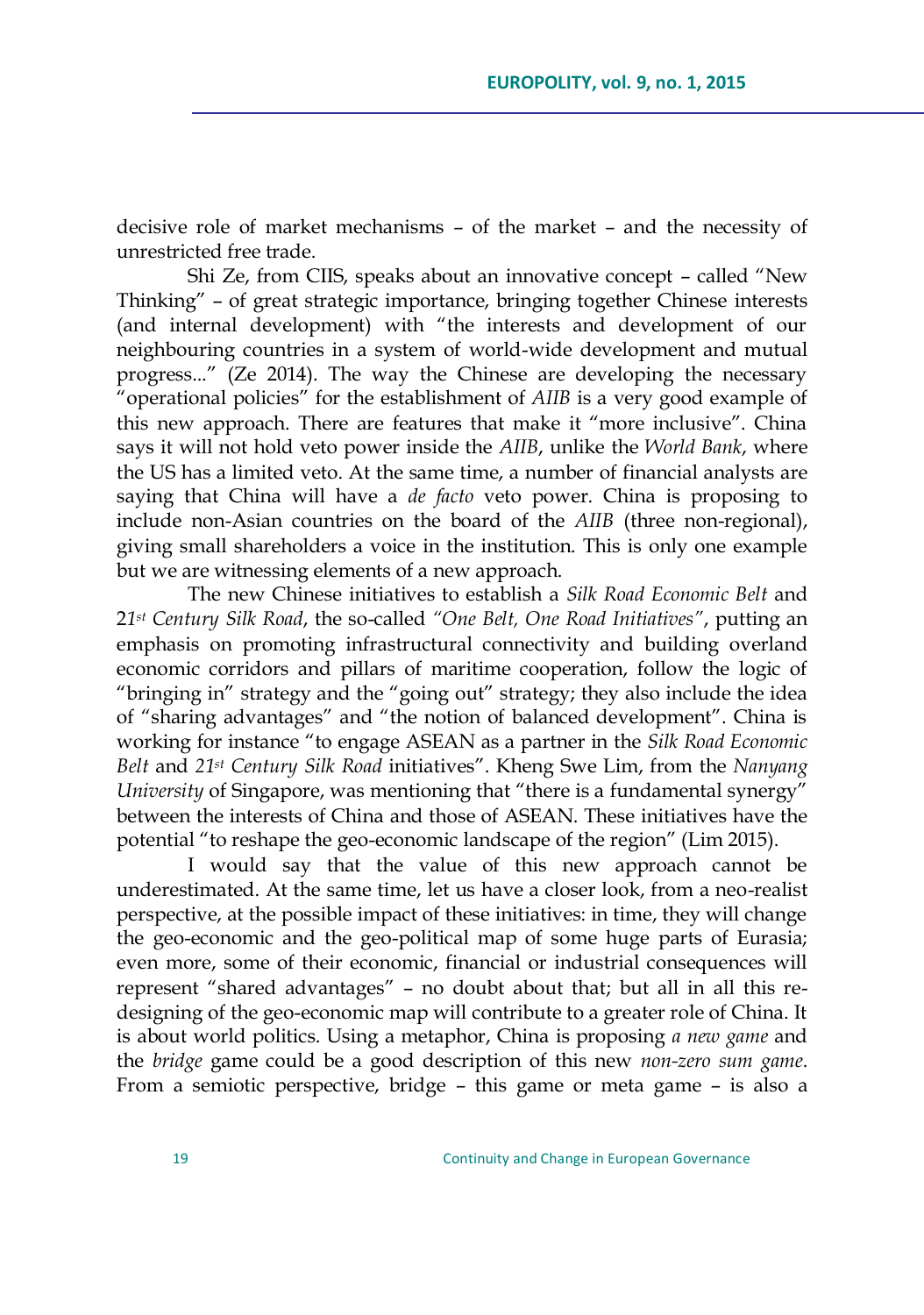*language*: a new language of international relations – especially of the interactions among major powers – at the beginning of the 21<sup>st</sup> century.

7. In trying to discover "its new role in the world", China is not according to its leaders – "seeking a sphere of influence" and not "striving for hegemony". In the Asia-Pacific region, "neither the US, Russia or China could become a dominant power". That's why China's approach is aimed at "maintaining equilibrium" (Ze 2014). I will only mention the agenda presented at the *Boao Forum for Asia Annual Conference 2015* by the President of the People's Republic of China, Xi Jinping, about "the community of common destiny" in Asia (Jinping 2015). For China - said recently the Chinese Foreign Minister, Wang Yi – 2014 was "a year of harvest" of its diplomacy and "a year of forging ahead and breaking new ground". Its new approach in international relations "it is not China's solo, but a symphony performed by all relevant countries" ("the responsibility of major power", based on partnership) and its new initiatives (One Belt, One Road) represent "a product of inclusive cooperation, not a tool of geopolitics". China is trying "to replace the old practice of 'going it alone'" and "the old mentality of 'the winner takes all'" (MFA China 2015).

8. I see another very important dimension of the new posture of this major power and its role at the world level. In the "non-homogenous world" of the 21st century – especially in Asia-Pacific – China could represent *a new model of development, a solution to a very important dilemma*: how to achieve economic growth while retaining political stability and control. The recent discussion on the legacy of Lee Kuan Yew, who managed "the miraculous transformation‖ of Singapore's economy while maintaining tight political control over the country, illustrates the appeal of a formula. Kissinger was mentioning "the discipline perhaps considered excessive by Western countries" that the governing elites of this region "are anxious to learn" (Kissinger 2015; Zakaria 1994).But this is far from being a simple question. China underlines the fact that "the new structure of cooperation" should accommodate "the political diversity" of partners. Its partners, especially the US and Japan, note the fact that China is far from accepting the liberal values of freedom, democracy and human rights. In this context, the question is whether "an increasingly powerful China will support the liberal, open, and rule-based international order" (JFIR 2015). I have serious doubts about the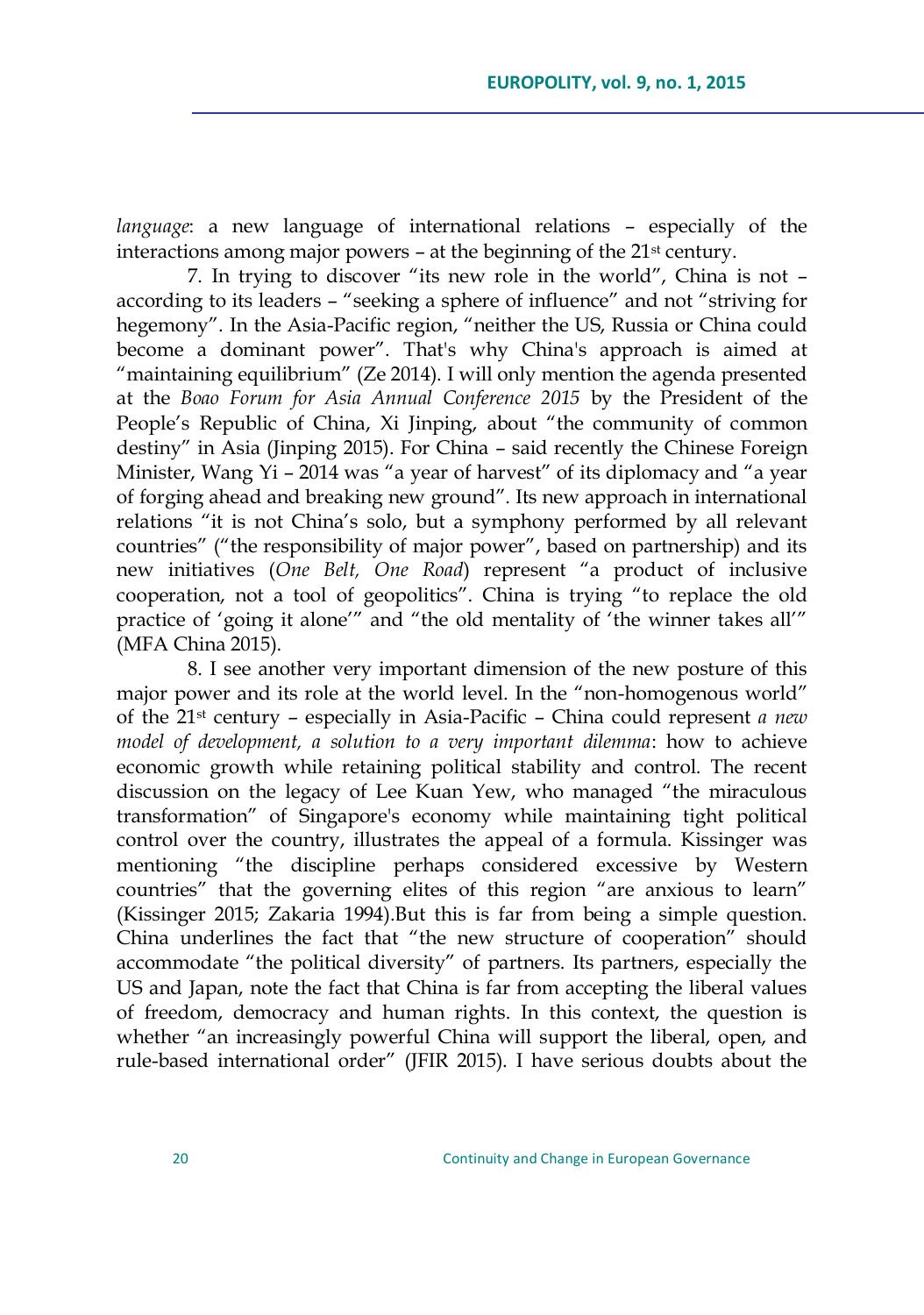―communist characteristics‖ of the present political regime of China, but this question is a legitimate one.

9. I already mentioned that the Chinese strategy is based on a ―multipolar map‖ of the present evolution towards a new distribution of power and a new world order. What does it mean in very concrete terms? I see four very important ideas in this context. Usually we don't give them the necessary attention. *First of all*: "the international order needs to be updated". China supports a series of "reforms" of the existing system. *Second*: this "is not about overturning the current system or starting all over again"; it's about new ideas to improve it, promoting "democracy in international relations and the rule of law in global governance" (MFA China 2015). *Third*: this evolving strategic context is characterized by the fact that the USA will continue to be the most important power (China "should never underestimate the US' power") and the strategic relationship between the USA and China will become the essential dimension of the new political and security environment. *Last but not least*: this distribution has to be balanced. That's why China considers the EU as a very important global actor – taking into account not only the conventional attributes of its status (in the realist reading) but also its normative role, its soft power and the appeal of its social model of development. China is interested in developing its partnership with the EU, inter-connecting their infrastructures and coordinating some of their policies. Let me also mention the idea of "working together in Central Asia".

10. This global picture does include *the role of BRICS countries*, creating a more diversified strategic environment. In this context my interpretation is that China sees Russia as a "junior partner", given right now its very dangerous and erratic behaviour. As a matter of fact, China "keeps an eye" on the real meaning of the Russian project of the so-called "Euro-Asian Union" and on its "Southern Thrust". China is interested in a "strategic cooperation" on the development of Russia's Far Eastern region. At the same time, there are, again, some disturbing question marks in connection with the military cooperation between China and Russia: see their common maritime military exercises in the Mediterranean Sea.

A real question mark seems to be associated to the role of *Japan* in this context: more exactly the way Japan is reading the present strategic environment and trying to adjust to it. The political and security debate existing right now in Tokyo shows "growing concerns" related to the "ongoing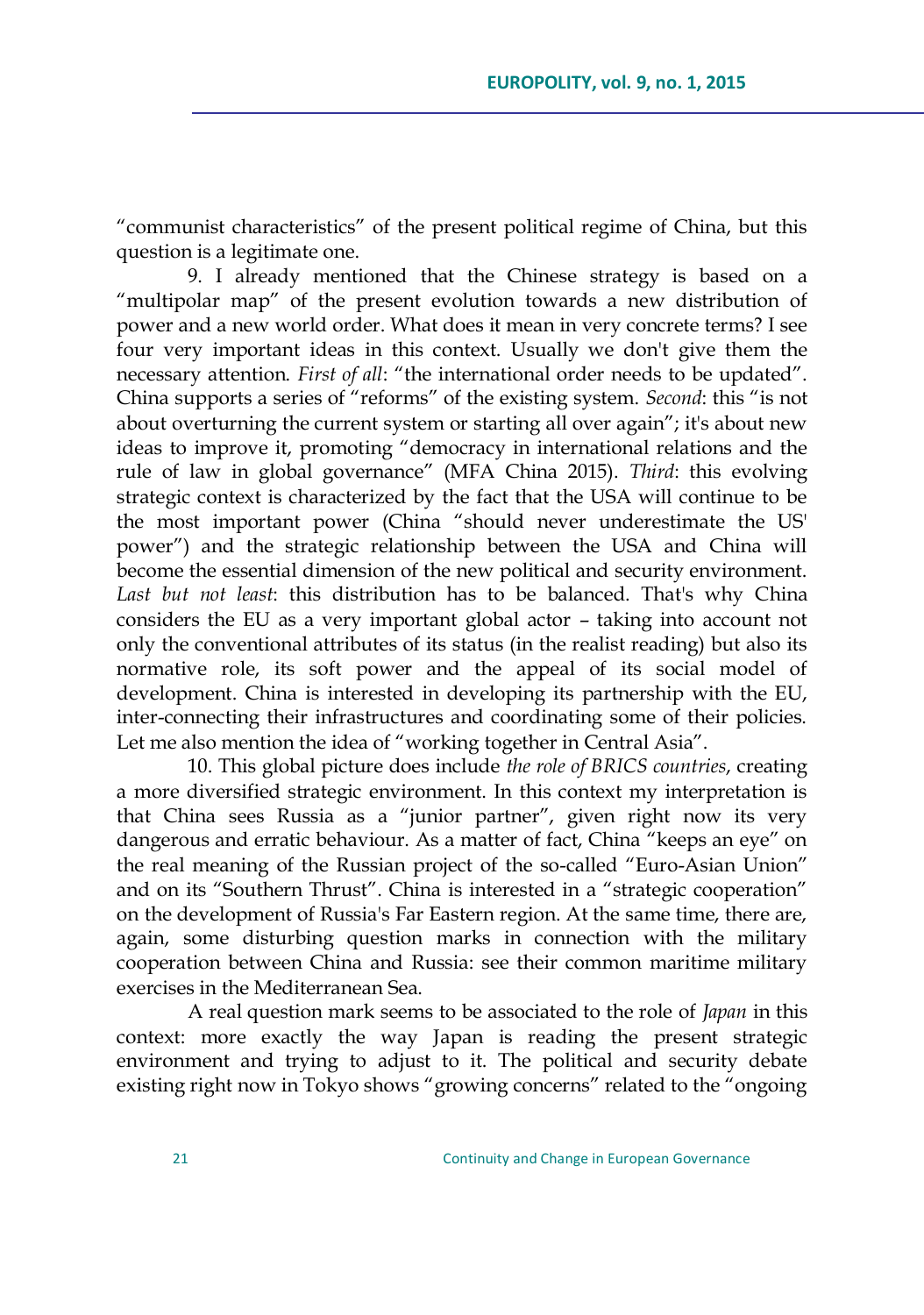shift in the international power balance", brought about by the rise of China. The recent report of JFIR I just quoted is mentioning that under the present circumstances "the fundamental importance of the US-Japan Alliance remains unchanged". Even more, it has to be strengthened and the US has "to declare that Japan is the cornerstone of its alliance system in the Asia-Pacific region". In this context, "the most important question that now confronts both Japan and the US is whether the two countries are able to manage the international situation so that the essential elements of the existing international order, i.e., its liberal, open and rule-based character, can be preserved regardless of the various changes..." (JFIR 2015). In this context, "The new guidelines for US-Japan Defense cooperation" issued in April 27 2015 and the "US-Japan joint vision statement" of April 28 2015 both mention that through the US Asia Pacific rebalancing strategy and Japan's policy of "proactive contribution to peace" these two countries "are working closely together in the region at the world level".

This is an indication that the US-Japan Alliance is a part of the US policy of rebalancing. But at the same time, it is more evident that an important part of the strategic community is taking "a cautiously optimistic view" toward the continued commitment of the US toward the US-Japan Alliance, or even more, towards the determination of the US to continue with its involvement in the world (the so-called inward-looking trend). There are a lot of anxieties about the attitude of the US toward China. Some analysts are saying that the US has started to endorse the "new model of major power relations" proposed by China. Not to mention the anxieties about "the cornerstone‖ of the security system in Asia Pacific. All in all, the future evolution of the strategic relationship between the USA and China seems to create a lot of uncertainties for Japan. There is no doubt that Japan is a very important actor of the new strategic environment in Asia-Pacific and of the new global distribution of power. Its role during the present transition should go well beyond the idea that "Japan is America's indispensable partner to share leadership with the US" in order to maintain the existing international order (especially in Asia Pacific); of keeping "China's excessive assertiveness in check" by deterrence; or the "basic fundamental principle" of ―simultaneously engage and hedge against China‖ (focusing more on hedging rather than engaging). I would say even well beyond the idea of an approach based on the understanding that the US and Japan "will have to take every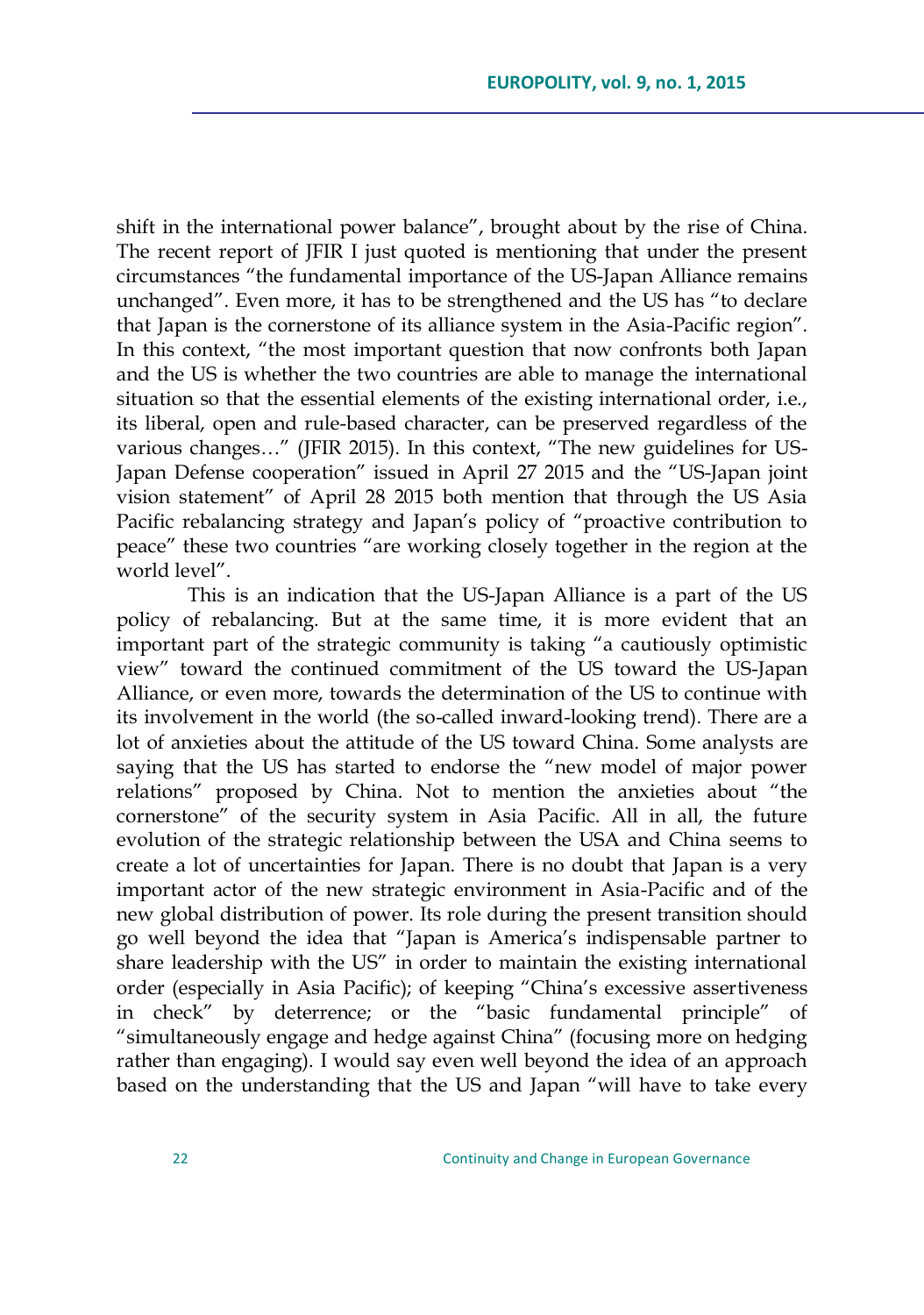necessary measures to prevent conflicts with China" or that "Japan should not provoke China on the Senkaku islands issue"; or on dialogue and consultation and of adopting "a controlled stance and actions, in order to avoid escalation and to prevent the deterioration of the situation" (see the territorial disputes). Of course, taking into account the present circumstances, Japan revised the national defence program guidelines and formulated Japan's first National Security Strategy. Its government is taking a proactive stance towards security and defence policies and started and effort to build a new defence posture and new capabilities. But still, there is a real necessity to read in a different way the new strategic context. At this moment, as far as I understand it, Japan does not see real possibilities for its strategic adjustment and creativity. A recent report of CICIR was mentioning, as a major risk, "Japan's unpredictable strategic orientation" (Research Group, CICIR 2014). Additionally, Japan was not considering membership to the AIIB and is trying to develop a competitive approach (Japan would announce a 100 billion USD plan to invest in roads, bridges, railways and other projects in Asia)1.

The most recent strategic debate developed in China seems to be well aware of the growing complexity of the security environment of the Asia-Pacific region. The Chinese experts are mentioning that in some parts we can speak of a "security predicament" or even "security of peril". On the one hand, the present security environment is characterized by an important number of "traditional and non-traditional threats" and "new threats and challenges continuously emerge". On the other hand, "regional security games increasingly become complex" (Zhida 2014).

1. To no one's surprise, the Chinese experts note the negative impact of the fact that the USA "has been carving out a comprehensive Eastward shift in its global strategic focus, by raising strategic input across multiple channels in order to beef up its traditional primacy"(Research Group, CICIR 2014). This agenda is dominated by the so-called "strategic pivot to Asia" of the USA and of its effort to implement "rebalancing to Asia-Pacific and air-to-sea battle plan" (Zhida 2014). In this context, "The China-US game of cooperation-rivalry has become increasingly complicated..." and their confrontation "would be a

<sup>1</sup> Chinese President Xi Jinping mentioned that "In the coming five years, China will import more than 10 trillion US \$ of goods, Chinese investment abroad will exceed 500 billion US \$ and more than 500 million outbound visits will be made by Chinese tourists."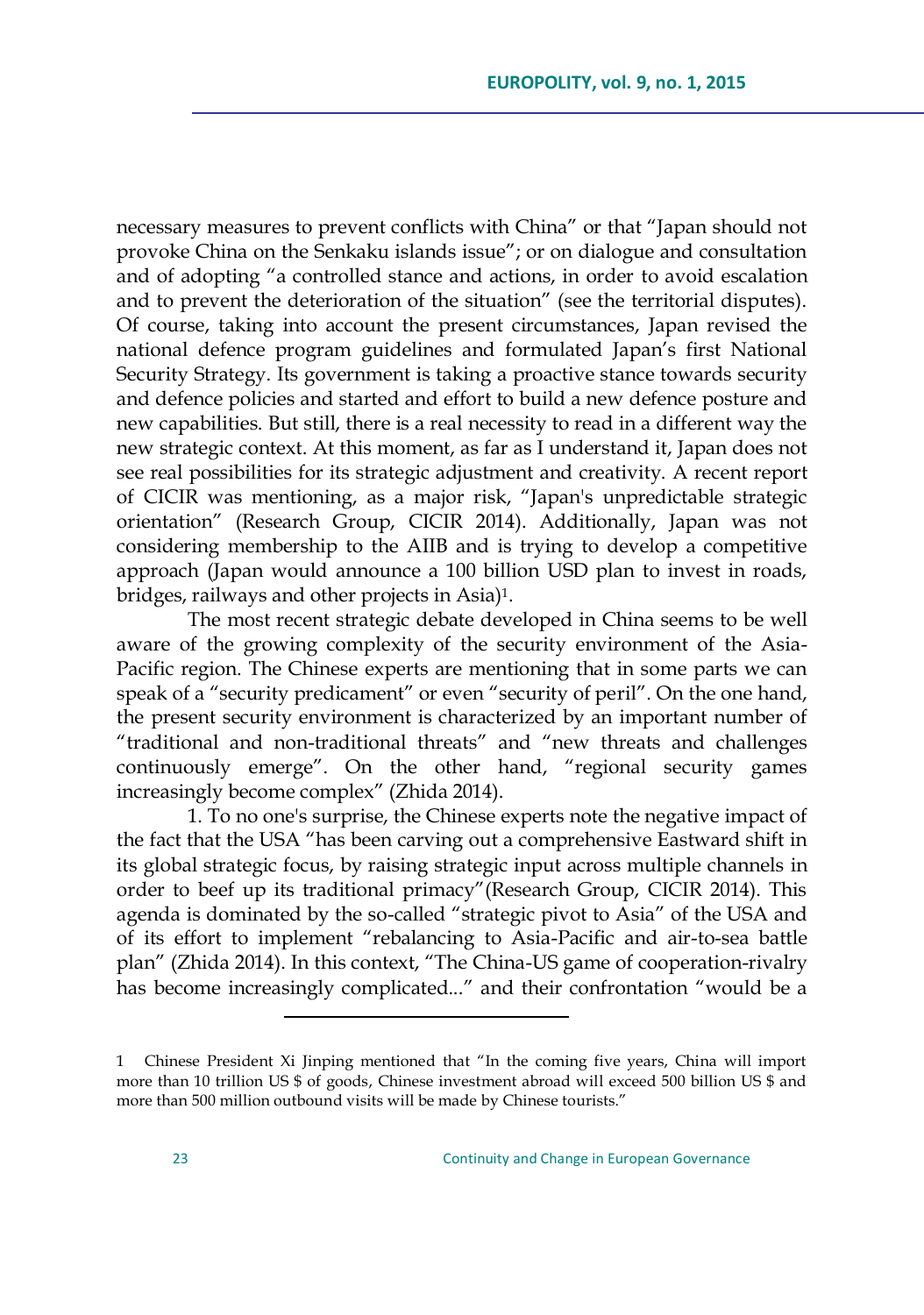catastrophe‖ (Research Group, CICIR 2014). At the same time, this approach "invites all other major powers to follow suit in making their own corresponding strategic adjustments", igniting "the big game of grand powers" in Asia-Pacific (Research Group, CICIR 2014) and even worse, complicating "the rivalries over security in the region" by openly supporting other countries "to confront China" and to build up a so-called "encirclement" ring" to counter and deter China (Zhida 2014).

2. The Chinese experts say this is the result of an old approach: the "zero-sum game of the Cold war mentality". But, and I see here a very important message, during this transition the US and China should cooperate. The USA "would have to get involved in the Asian regional integration process with an open heart, and justly promote peace and development by working cooperatively with China and other emerging countries" (Zhida 2014).

3. We see a very different "reading" of the security environment in East Asia made by the political elite and the strategic/security community in the US and Japan, with China, Russia and North Korea representing or creating a serious threat in East China Sea or South China Sea. In the case of Japan, the present assessment mentions the increasing Chinese intrusions into territorial waters around the Senkaku islands or China's announcement of the establishment of an "air defence identification zone" in the East China Sea, or an increased number of flights of the Russian military jet fighters in the vicinity of Japan, etc. Not to mention "the chronology of BM launches and nuclear tests" by North Korea. In this context, the US and Japan "agree that the US-Japan Alliance must deter China while preparing for a situation in which deterrence fails" (JFIR 2015).

4. The conclusion of the present strategic assessment is that in the region we are witnessing "numerous security mechanisms", but they represent "inadequate response mechanisms". They do not cover the whole Asia-Pacific and are not meeting the requirements of the existing security agenda in the region. No existing "platform for security and political dialogue" can represent the whole of Asia (Zhida 2014). Of course, some of them have been successful in promoting understanding between regional powers, political dialogue and economic cooperation. Even "the US military alliance system... did play a certain constructive role... stabilizing the region" (Research Group, CICIR 2014). In particular, the ASEAN-led security dialogue / cooperation has been ―successful... in pushing non-traditional security...‖ (Research Group, CICIR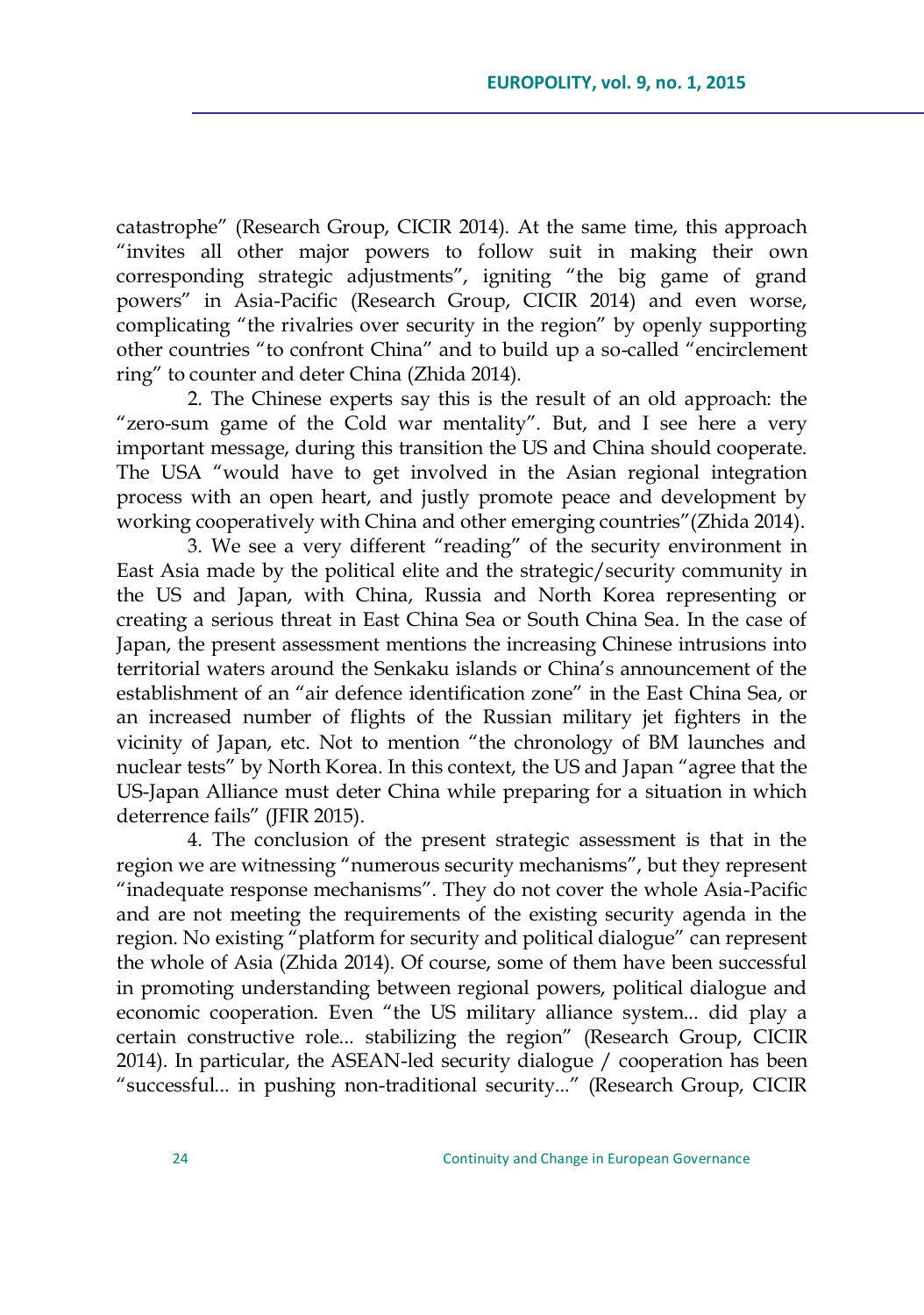2014). But the present security agenda represents an overloaded "big cart" for this "pony model" solution. All other mechanisms/structures (including *Shanghai Cooperation Organization* or *CICA Summit* or the *Shangri-la Dialogue* etc.) suffer from limitations to varying degrees. Not to mention the fact that they are all functioning on their own, in isolation, without any necessary communication or coordination with one another (Research Group, CICIR 2014).

5. The Chinese conclusion is that Asia-Pacific needs "a new framework", "in line with regional realities" and able to meet "the needs of all parties" (Jinping 2014). A "region-wide structure" or, quoting the recent *Report* of CICIR: a "new overarching structure", based not on power politics logic but on the awareness of a "community" evolving into a "consensus sweeping across Asia-Pacific‖. Key words for this vision seem to be *development*, *cooperative security* and *inclusiveness*. Jiang Zhida, Research Fellow at the *Center of China-US Relations* of *China Institute of International Studies* (CIIS), was mentioning the *transition* towards a security model handled by Asian countries themselves: "the transition of Asian order from the model of externalgeneration to internal-generation". I see a much more elaborate approach in the recent *Report* of CICIR: this new structure "acknowledges the presence of the US and accepts its legitimate rights". It is not intended to "squeeze Washington out of the region" (Research Group, CICIR 2014).

The recent *Report* of the Research Group of CICIR on the so-called *"Trans-Pacific Security Cooperation Architecture"* (TPSCA) was mentioning some important *ideas* produced by a number of initiatives during the last 20 years, preparing the ground for their concept: proposals of President Clinton (1993), of the former Prime-Ministers of Japan Junichiro (2002) and Hatoyama (2009), of ASEAN (Bali Summit, 2003), of the former Prime-Minister of Australia Kevin Rudd (2008), of Russia (2013, 2014). Not only that: the Report was quoting the solutions suggested by H. Kissinger  $-$  a "Pacific Community"  $(2012)$  or a "New Pacific Security Framework" (2014), based on a "new equilibrium" and "partnerships", or by Fred Bergsten, director of the *Petersen Institute for International Economics, on a "new economic order" in Asia-Pacific* region, supported by the partnership between the USA and China ("Bridging the Pacific", 2014), or by the Australian strategist Hugh White, who proposed a formula of "US-China power sharing", meaning a bigger role for China while preserving for the US "the important job of safeguarding security in Asia".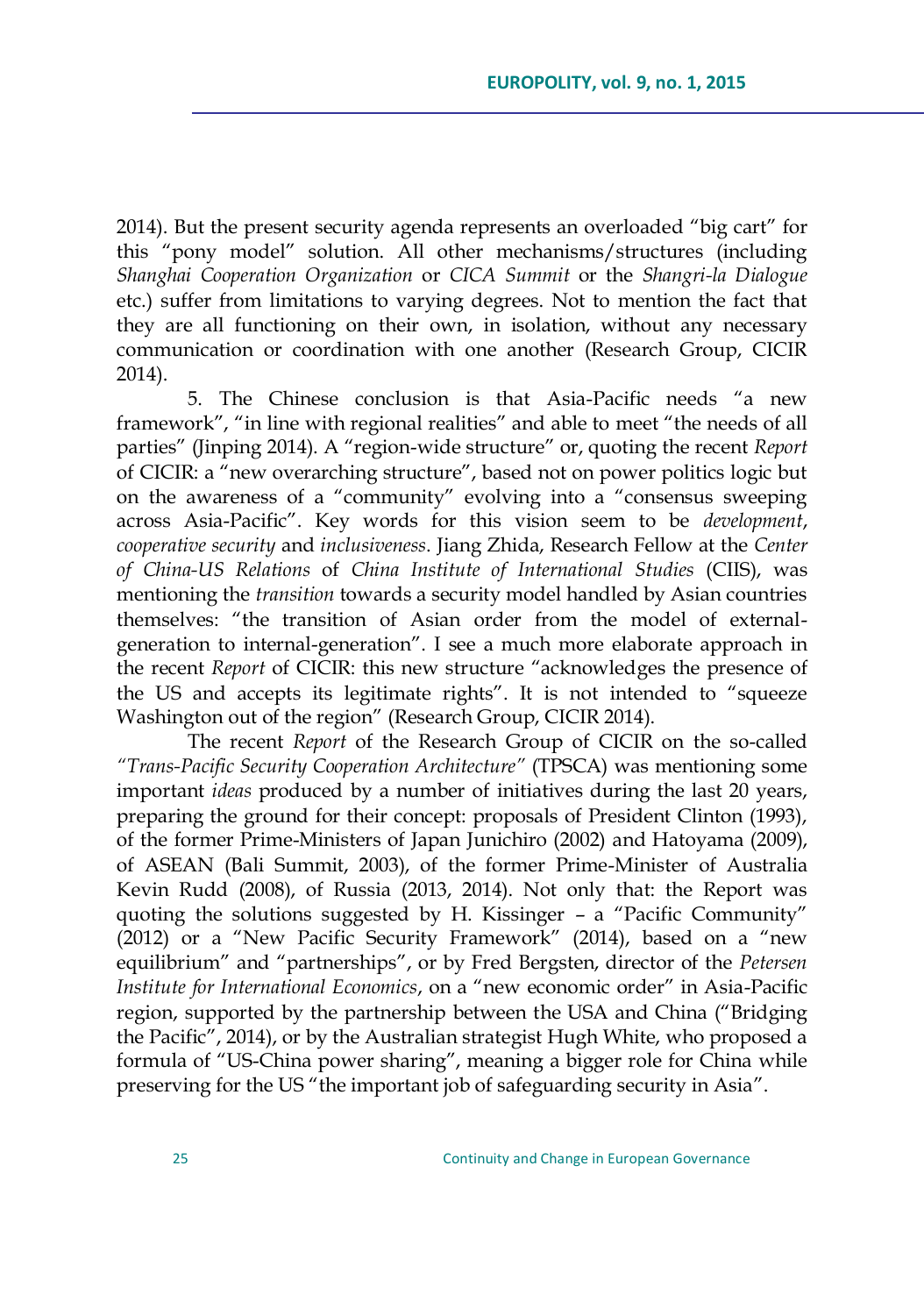The concept developed by the Research Group of CICIR represents "an integrated security formula" covering "East Asia, Oceania and North America": "closely inter-connected areas that exert real influence on security matters in the region, with the focus on the Northern and Western Pacific" (Research Group, CICIR 2014). This new model of "a regional security order" has to be "a flexible, dynamic, open and growing system / network" based on "inclusiveness, openness, pluralism and balance", in order to "accommodate the security and development of all regional players" (Research Group, CICIR 2014). Its objective is to realize "the joint governance" of regional security challenges through the *common* yet *differentiated*  $\arctan/d$ uty of the participating countries using different - "bilateral + multilateral" – solutions/formats. In this context, "great powers bear special responsibilities and their coordination is necessary". But this does not negate the role of others‖(Research Group, CICIR 2014). Let me add that this architecture is based, in my opinion, on "a very special responsibility" of the USA and China and their coordination. As a matter of fact, the report is very clear that: "the new model of major country relationships (between the US and China – my note) *serves as a cornerstone for Asia-Pacific security cooperation* (my italics)". Even more: "the new model of Beijing-Washington and bilateral peaceful coexistence in the Asia-Pacific stands for two sides of the same coin. We should strive to stabilize the Asia-Pacific and the broader Pacific Ocean with such a model" (Research Group, CICIR 2014).

6. Of course, now we see a problem: the lack of "strategic mutual trust" and this gap should be addressed. The Chinese leaders are well aware of the fact that the partnership between the US and China "depends to a great extent on how the two perceive the others' strategic intentions". President Xi was putting the idea in very clear terms: "We can ill afford a mistake on these fundamental issues. Any mistake may ruin the whole undertaking" (Bu 2014). At the same time, the authors mention that this structure "will not be a  $G2$  in disguise, designed to usurp the ASEAN of its indispensable role and contribution"(Research Group, CICIR 2014).I already mentioned the fact that this blueprint for a "Security Community" in the Asia-Pacific region acknowledges the role and the legitimate rights and security concerns of the US. Even more, the authors are confident that "the US-led alliance system will conduct self-readjustment in order to safeguard… Asia-Pacific peace and stability". Nonetheless, this is not the whole story. Still, China has to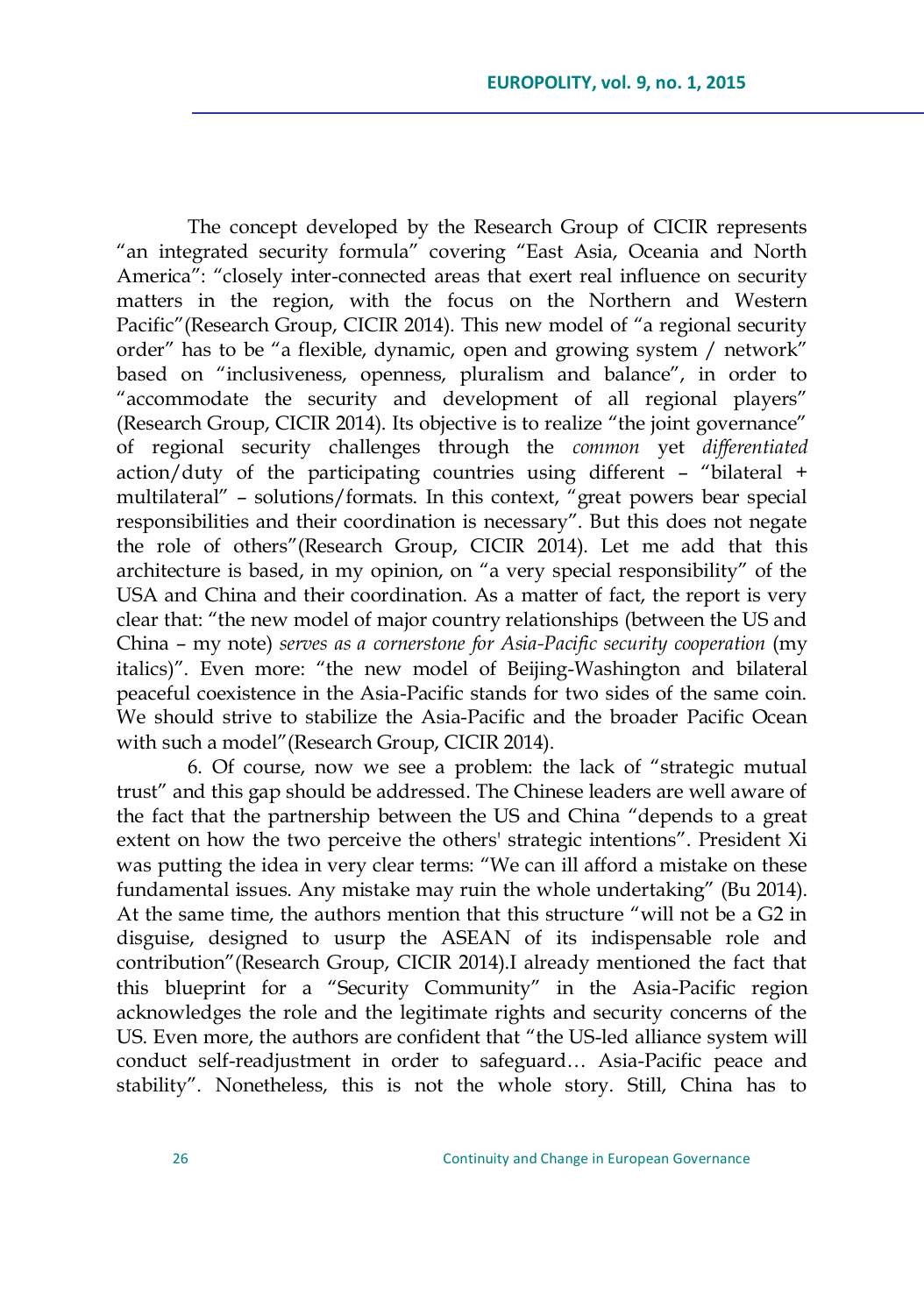accommodate (is it possible?) "the fears and apprehensions" of other Pacific Rim nations. Let's not underestimate what many are saying: China does not have a lot of (real) friends and partners in the region. Even more, the present political and security debate underlines a difference (a gap?) between the words and the deeds of China in Asia Pacific.

This blueprint is addressing a very complex agenda and a lot of specific security concerns. But the *Report* of CICIR says that this agenda could be managed (Research Group, CICIR 2014).

1. In February this year State Councilor Yang Jiechi and National Security Advisor Susan Rice declared that the US and China "have agreed to strengthen coordination on regional and global challenges". The Chinese Foreign Minister, Wang Yi, said in March that during the visit of the President Xi Jinping this fall in the USA that, "the two presidents will... inject a new momentum into our efforts to build a new model of major-country relations between China and the United States". This is a "pioneering effort. It will not be smooth sailing. But it is a logical development because it accords with the common intersects of both sides...". Trying "to read" what the Chinese official was saying, I would offer this explanation: what we see now is the starting point of their effort to "explore the immense possibility of win-win cooperation between China and the United States" and "the building of a new *model of major-country relations should begin with the Asia-Pacific region*‖(author's italics]; MFA China 2015).

2. Last but not least, I will mention another dimension of the pragmatic approach of this new agenda. The recent *Report* of CICIR discussed a very important tool in this context: "building such an array of new model of major-country relations (and the coordination between the US and China – my note) requires a number of trilateral dialogue mechanisms as their supplements, such as China-US-Japan, China-US-India, China-US-Russia, China-US-ROK and China-US-ASEAN". All these trilateral dialogues, having different emphases (from global order and Asia-Pacific configuration and security to economic development, etc.) "should transcend the trilateral frame in order to look at things from a TPSCA prism" (Research Group, CICIR 2014). It is more than clear that this strategic approach is dominated by the *centrality of the US-China partnership*. Still, there is an open question how to accommodate during the present transition the visions – hardly compatible at this moment – developed by the US, China and Japan on the new security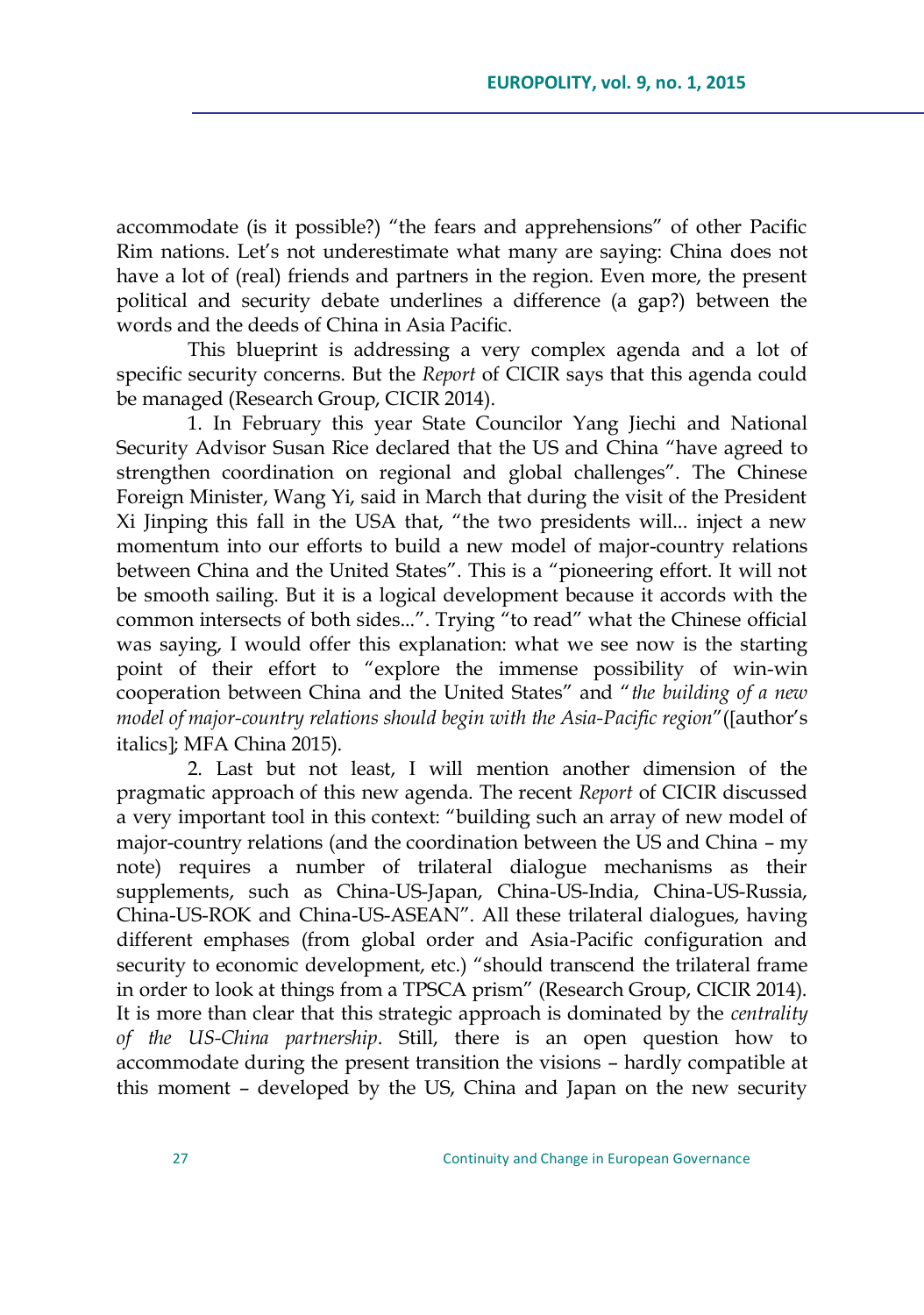environment starting a real process toward an "integrated security structure" or "a new model of regional security" able to realize the joint governance of regional security challenges. Japan in particular is facing a tough dilemma as far as its objective seems to be "to build expanded security cooperation networks that takes the form << US and Japan plus alpha>>", strengthening the cooperation networks among US-Japan-Australia, US-Japan-India, US-Japan-Korea, and US-Japan-ASEAN (JFIR 2015). How realistic would be for them to continue to read in such a way the present transition remains to be seen...A better option could be "to engage China" by its words (its concepts, proposals or initiatives) making all the necessary amendments and working together in the "real world", developing real institutional networks or security arrangements, building "the good rules" of the game - of a "liberal, open and rule-based international order" – in the real functioning of the new structures and mechanisms badly needed in the Asia-Pacific region.

## **REFERENCES**

- Bitzinger, Richard A. 2015 (March 19). China's Double-Digit Defense Growth, in "Foreign *Affairs"*, Snapshot.
- Bu, Xu. 2014 (November / December). The US Decline Debate and Its Impact, in *"Contemporary International Relations"*, vol. 24, no. 6, pp. 85-86.
- Holodny, Elena. 2015 (May 19).Superpower: Ian Bremmer explains America's choices in the period of geopolitical creative destruction, in *Business Insider*.
- Hong, Cai. 2015 (March 31). New bank welcomed by former Japanese diplomat, in "China *Daily"*.
- Japan Forum of International Relations (JFIR). 2015 (June). US-Japan Joint Policy Report ―*Grand Design of the US-Japan Alliance at a New Stage*‖. Study Group on Grand Design of the US-Japan Alliance at a New Stage.
- Jia, Chen and Zhao Yinan. 2015 (March 31). *Washington willing to work with AIIB*, in *China Daily.*
- Jinping, Xi.2014. CICA Summit speech.
- Jinping, Xi. 2015 (March 28). *Towards a Community of Common Destiny and a New Future for Asia*, Keynote speech by H.E. Xi Jinping, President of the P.R. Of China, at the Boao Forum for Asia Annual Conference 2015. Boao, Xinhua, 29.03.2015.
- Kahn, Robert. 2015 (March 17). *A Bank too far?* Interviewed by Eleanor Albert. Council on Foreign Relations.
- Kissinger, Henry. 2015 (March 23).China, US Must ‗Lead in Cooperation', *Caixin on-line*.
- Lim, Kheng Swe. 2015 (March 28-29). China, ASEAN plan synergize, in *"China Daily"*.
- Maior, George Cristian. 2015 (April 15). Russia's silent war against the West, in "Financial *Times"*.